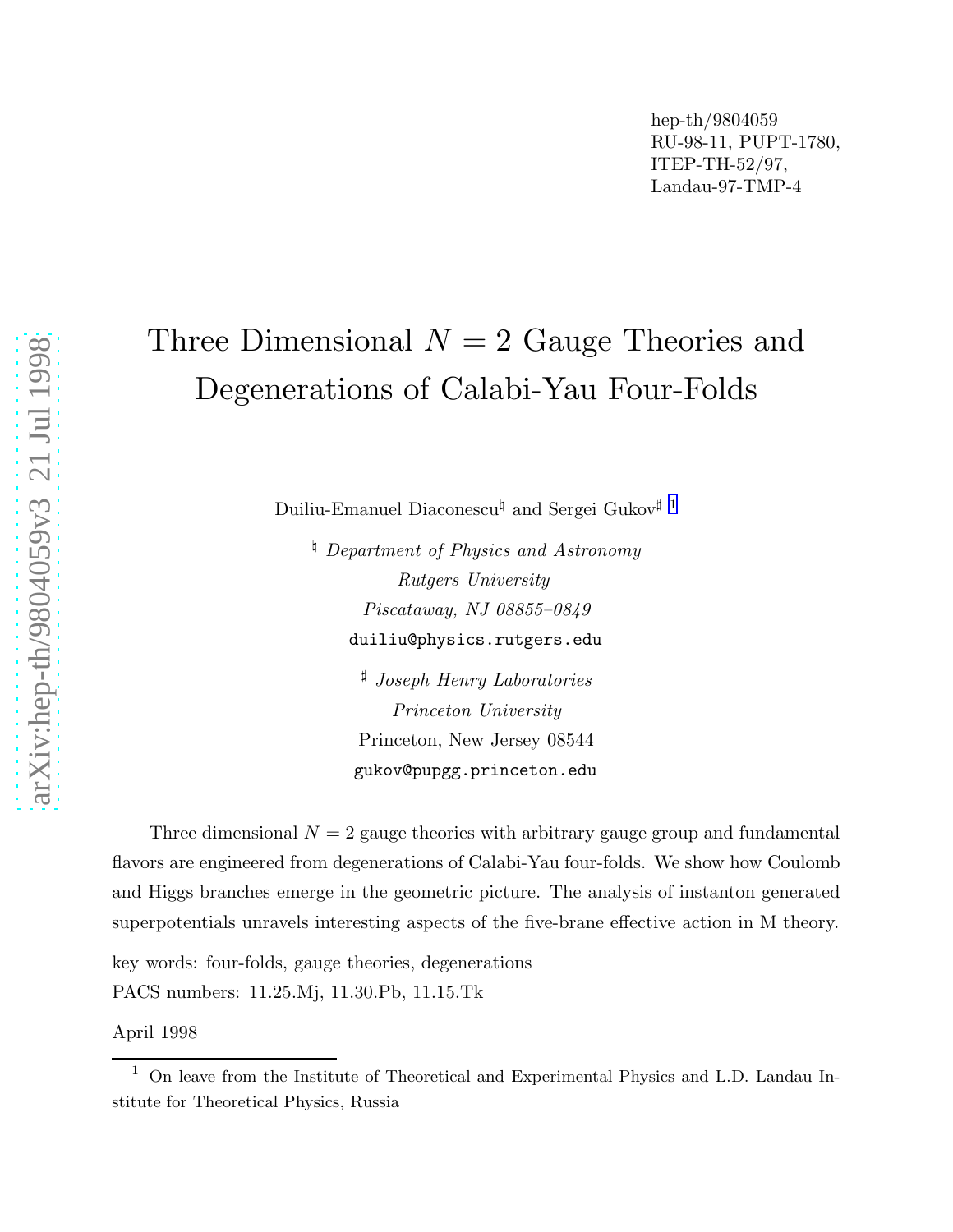#### 1. Introduction

Recently, string theory has provided remarkable insights in non-perturbative field theory dynamics. It has turned out that sophisticated field theory phenomena have a clear interpretation in terms of brane configurations [\[1](#page-29-0),[2,3\]](#page-29-0) or local degenerations of Calabi-Yau spaces $[4,5,6,7]$  $[4,5,6,7]$  $[4,5,6,7]$  $[4,5,6,7]$ . In certain situations, it is possible to construct a direct correspondence between the two types of constructions [\[8](#page-29-0)].

We consider  $N = 2$  supersymmetric gauge theories with fundamental matter in three dimensions. As their  $N = 1$  four dimensional counterparts, these theories exhibit very interesting phenomena such as confinement, Seiberg duality, emergence of various phases and instanton effects which require a deeper string theory understanding. While brane and field theoretic aspects have been already discussed in [\[9](#page-29-0),[10,11\]](#page-29-0), we focus on geometric constructions.

It is clear that three dimensional QCD with the desired supersymmetry can be geometrically engineered from M theory compactification on Calabi-Yau four-folds. Similar F theory compactifications on specific compact Calabi-Yau spaces leading to four-dimensional theories were investigated in [\[12](#page-29-0),[13,14\]](#page-29-0). However, geometric engineering methods involve specific local (non-compact) degenerations which are effectively described by field theories. Although well understood for three-folds, the analysis is harder in four-fold context. An important simplification would be achieved if the relevant constructions could be carried out in the framework of toric geometry similarly to [\[15](#page-29-0)]. This has been realized for two dimensional gauge theories with four supercharges in[[16\]](#page-29-0). The corresponding toric model describes a resolved ADE singularity fibered over  $P^2$ . In order to obtain gauge theories with fundamental quark/anti-quark pairs, the toric diagram must be deformed by adding extra vertices as in [\[15](#page-29-0)]. These deformations would correspond to collisions of singularities which are known to yield matter hypermultiplets. It turns out that in toric setup, the matter multiplets are fibered over rational curves, therefore they do not actually give rise to quark multiplets in the low energy effective action [\[17](#page-29-0)]. This shows that the construction must be performed beyond toric framework so that the matter hypermultiplets can be fibered over curves of genus one. The relevant four-fold degenerations can be regarded as generalizations of the three-fold models considered in [\[18](#page-29-0),[19\]](#page-30-0).

A very important dynamical aspect of gauge theories with four supercharges is the generation of a non-perturbative superpotential which can be exactly determined[[20\]](#page-30-0). In M theory, this effect is dynamically generated by five-brane instantons wrapping compact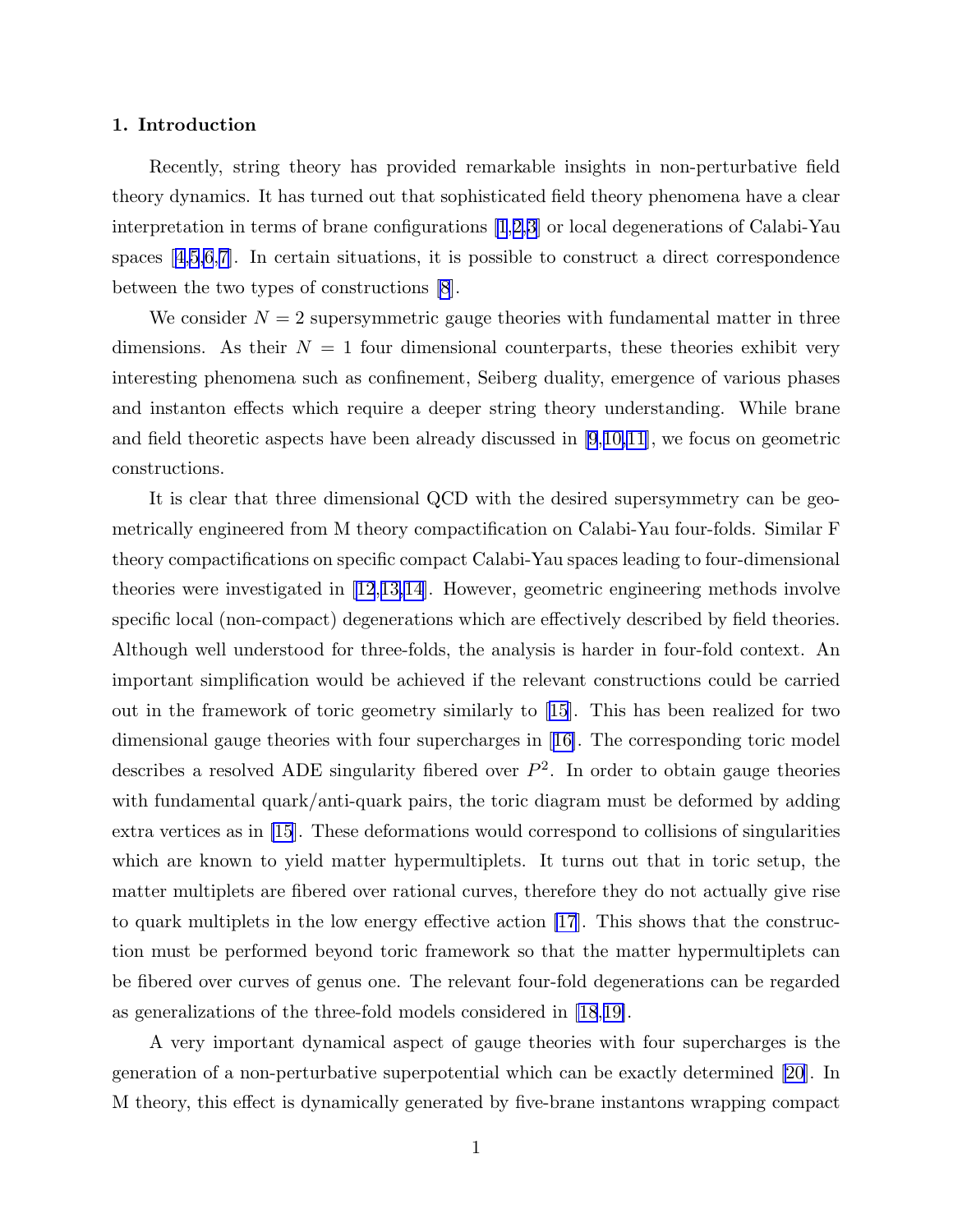divisors of unit arithmetic genus[[21\]](#page-30-0). The arithmetic genus constraint is closely related to the anomalous  $U(1)<sub>R</sub>$  superselection rules governing the superpotential in gauge theories. In the case studied in[[5](#page-29-0)], this leads to the expected field theory results.

In theories with fundamental matter the superpotential is affected by quark zero modes[[10\]](#page-29-0),[[11\]](#page-29-0). This leads to a splitting phenomenon dividing the Coulomb branch into different subwedges characterized by different instanton factors. At geometric level, these can be understood as subcones of the extended relative Kähler cone as in  $[18,19]$  $[18,19]$  $[18,19]$ . The derivation of the superpotential leads to an apparent paradox since the arithmetic genera of the compact divisors are stable under the flavor deformations. It turns out that the resolution involves certain subtleties related to the dynamics of the anti-symmetric tensor field in the five-brane world-volume. A careful analysis shows that the anomaly controlling the superpotential can receive perturbative contributions from the chiral two-form in the (2, 0) tensor multiplet. This phenomenon has been anticipated in[[22\]](#page-30-0).

The organization of the paper is as follows: section 2 contains an outline of the geometric construction avoiding technical details. In section 3, we consider the quantum moduli spaces and the superpotential from geometric point of view including a discussion of the five-brane effective action. Section 4 provides a more rigorous treatment of fourfold degenerations with an accent on Kähler phases and flops interconnecting them. We conclude in section 5 with directions for future work.

#### 2. Outline of the basic construction

Westart with pure  $SU(N)$  gauge theory on  $R^3 \times S_R^1$  engineered in [[5\]](#page-29-0). The three dimensional case is recovered in the limit  $R \to 0$ . These theories can be found in F-theory compactifications on elliptic Calabi-Yau four-folds plus a circle of radius R. This can be equivalently seen as a M theory compactification on an elliptic four-fold with the size of the elliptic fiber  $\sim \frac{1}{R}$  $\frac{1}{R}$ . The relevant degeneration consists of an  $A_{N-1}$  elliptic curve fibered over a two dimensional component  $B$  of the discriminant locus. The latter must be rational and can be taken either  $P^2$  or a Hirzebruch surface  $F_n$ . Resolution of the singularity produces a chain of N  $P<sup>1</sup>$  components fibered over B which intersect according to the affine  $A_{N-1}$ Dynkindiagram. As noted in [[5\]](#page-29-0), each  $P^1$  fibered over B defines a rational threefold divisor  $D_i$ ,  $i = 0...N$ . The divisors intersect pairwise along common sections isomorphic to B. We denote the divisor corresponding to the affine node by  $D_0$ . Note that  $D_0$  grows to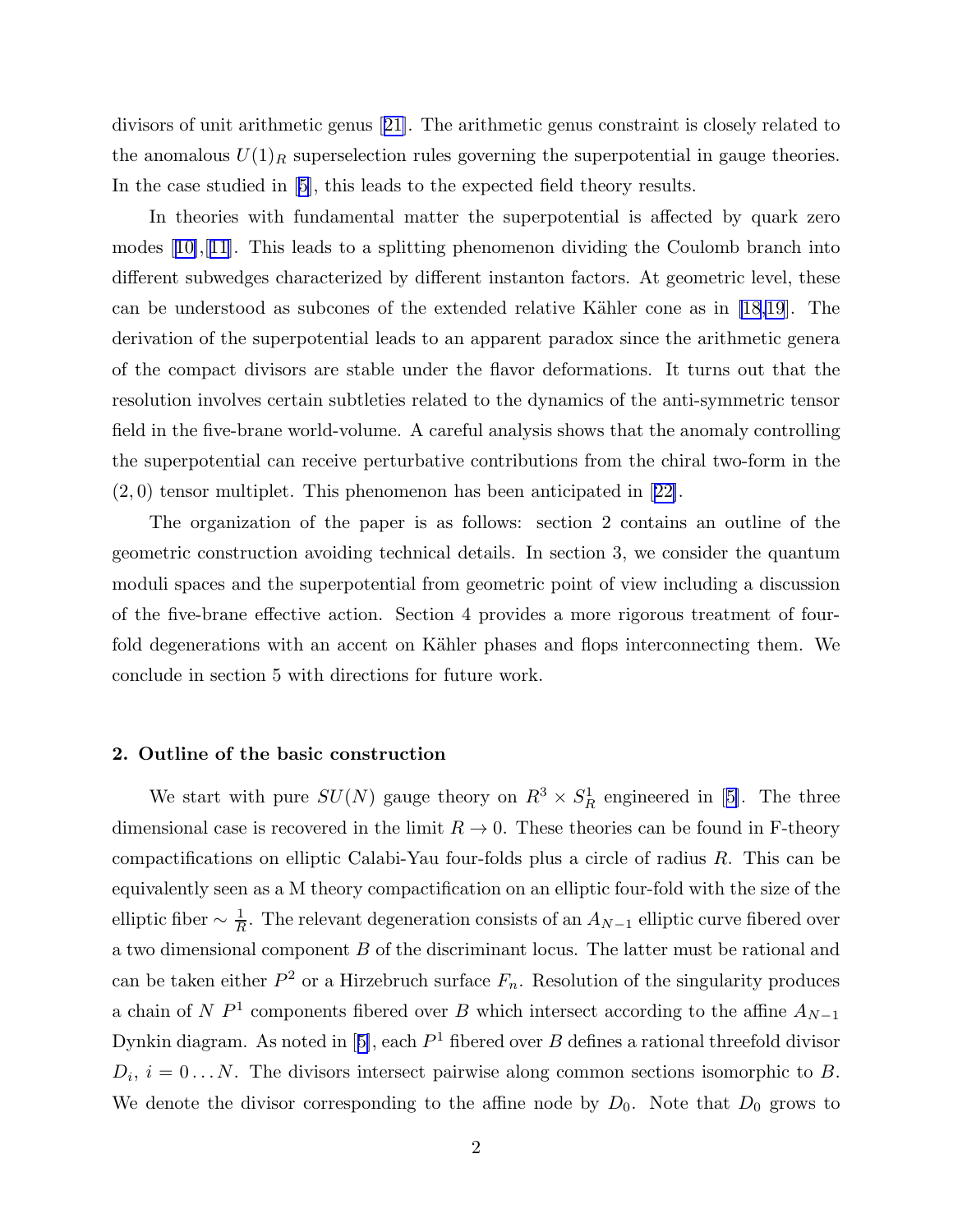<span id="page-3-0"></span>infinite size in the limit  $R \to 0$ . Therefore, in three dimensions we are left only with an ordinary Dynkin diagram as expected. The bare gauge coupling constant is given by

$$
\frac{1}{g^2} = RV_B \tag{2.1}
$$

where  $V_B$  is the base volume. The real Kähler moduli of the  $P<sup>1</sup>$  components combine with the periods of the magnetic six-form of the eleven-dimensional supergravity<sup>2</sup>

$$
\int_{D_i} C^{(6)} \tag{2.2}
$$

to yield  $N-1$  complex chiral multiplets  $\Phi$ . These parameterize the complex one dimensional Coulomb branch of the theory. We can introduce alternative coordinates on the Coulomb branch

$$
A_i = \Phi_i - \Phi_{i-1} \tag{2.3}
$$

where  $\Phi_0 = \Phi_N = 0$  by convention. Then the Coulomb branch is identified with the standard affine Weyl chamber

$$
a_1 > a_2 > \ldots > a_N \tag{2.4}
$$

where  $a_i$  denotes the real part of the complex scalar field in the chiral multiplet  $A_i$ .

There is a non-perturbative superpotential generated by Euclidean five-brane instantons wrapping the six-cycles  $D_i$  [[5\]](#page-29-0). The relevant instanton factors are given by

$$
Y_i = \exp\left(\frac{1}{g^2}\phi_i\right), \qquad Y = \exp\left(\frac{1}{g^2}\sum_{i=1}^{N-1}\phi_i\right). \tag{2.5}
$$

Note that only  $Y$  is well defined throughout the entire Coulomb branch due to the splitting phenomenon discussed in [\[11](#page-29-0)]. The superpotential reads

$$
W = \sum_{i=1}^{N-1} Y_i^{-1} + \gamma Y \tag{2.6}
$$

where

$$
\gamma = \exp\left(-\frac{1}{Rg^2}\right) \tag{2.7}
$$

is related to the four dimensional QCD scale.

 $2\;$  From gauge theoretic point of view, these are compact scalars dual to the low energy photons along the Coulomb branch.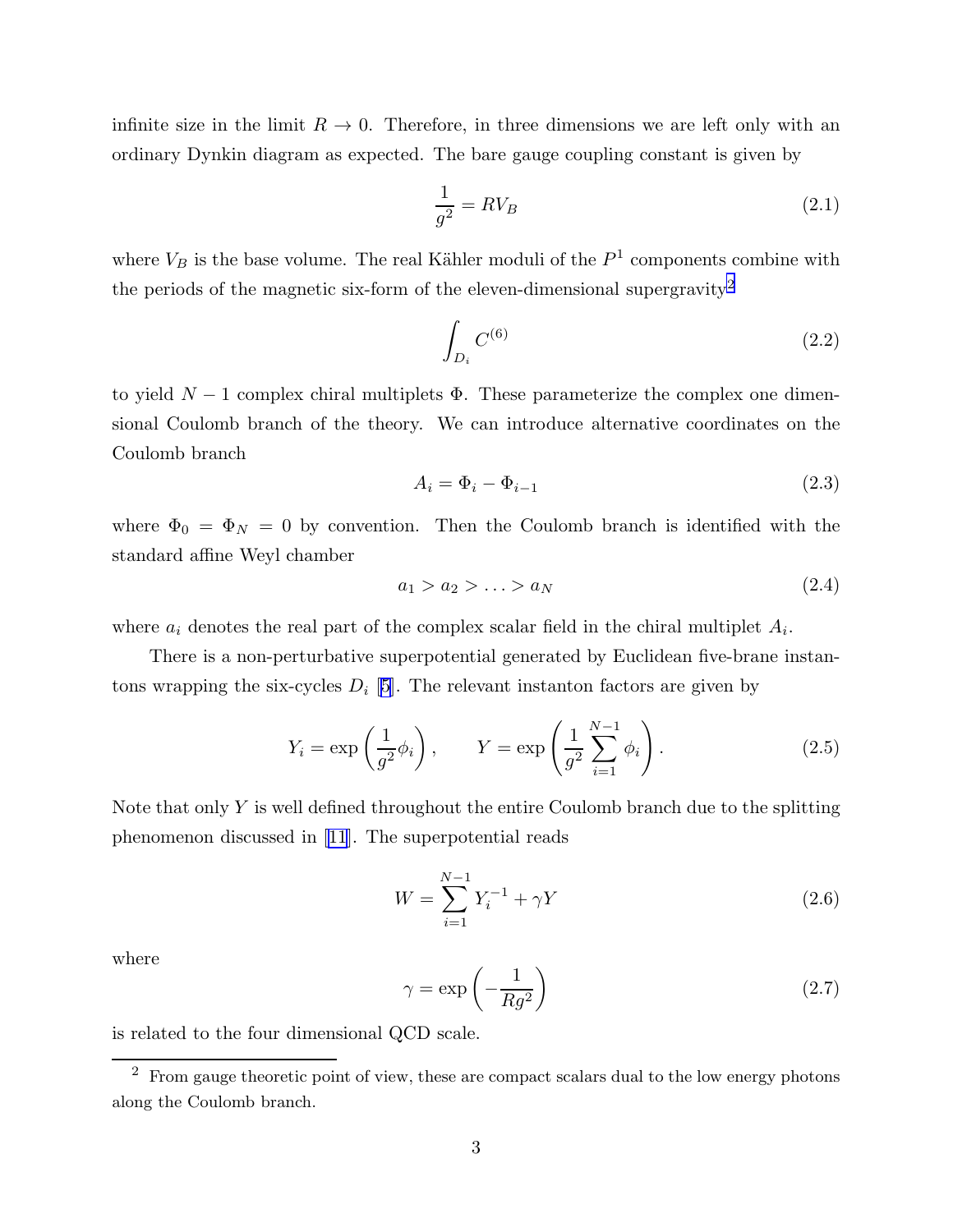This construction can be generalized to arbitrary gauge groups [\[5](#page-29-0),[23\]](#page-30-0). The resolution of the singularity yields the exceptional locus

$$
\sum_{i=0}^{r} n_i D_i \tag{2.8}
$$

where r is the rank of the gauge group and  $n_i$  are the Dynkin numbers of the affine diagram. The global instanton factor is then defined by

$$
Y = \exp\left(\frac{1}{g^2} \sum_{i=1}^{N-1} n_i \phi_i\right). \tag{2.9}
$$

The main question addressed in the present paper is the generalization to gauge theories with matter multiplets. Matter fields are well understood in four and five dimensional field theories engineered from Calabi-Yau threefolds [\[15](#page-29-0),[18,](#page-29-0)[19](#page-30-0)] As a basic principle, quark multiplets generally arise from collision of singularities [\[24](#page-30-0),[25,26,27](#page-30-0),[28,29](#page-30-0)]. As opposed to three-folds, the four-fold case relevant here is less studied. We outline the idea of the construction, postponing the technical details for latter sections.

Consider two  $A_{N-1}$  and  $A_{N_f-1}$  singularities fibered over two components of the discriminant locus B,  $B_f$  intersecting transversely along an elliptic curve<sup>3</sup> Σ. We take  $B \simeq B_f \simeq P^2$  for concreteness. The collision results in a non-abelian conifold singularity [\[30](#page-30-0)] fibered over  $\Sigma$ , as detailed in appendix C. Resolution of singularities away from the collision locus gives an  $A_{N-1}$  tree fibered over B and an  $A_{N_f-1}$  tree fibered over  $B_f$ . Over $\Sigma$ , we obtain a chain of rational components of length  $N + N_f - 1$  (see [[24\]](#page-30-0) and appendix C). Note that this includes an extra  $P<sup>1</sup>$  component arising from the resolution of a conifold singularity. This configuration is actually expected to yield  $SU(N) \times SU(N_f)$ gauge theory with bifundamental matter. In order to obtain  $SU(N)$  gauge theory with  $N_f$ fundamental quarks, the dynamics of  $SU(N_f)$  must be weakened by sending the size of  $B_f$  to infinity. The three dimensional quark multiplets can be thought as five dimensional hypermultiplets reduced on Σ.

The resulting picture consists of a chain of  $N-1$  divisors  $D_1 \ldots D_{N-1}$  as in the pure gauge theory case. As shown in section 4 and appendix C, there are different possible resolutions of the enhanced singularity over the collision locus. These lead to different Kähler phases with well defined gauge theory interpretation. For simplicity, we consider

<sup>3</sup> We thank Cumrun Vafa for explaining this construction to us.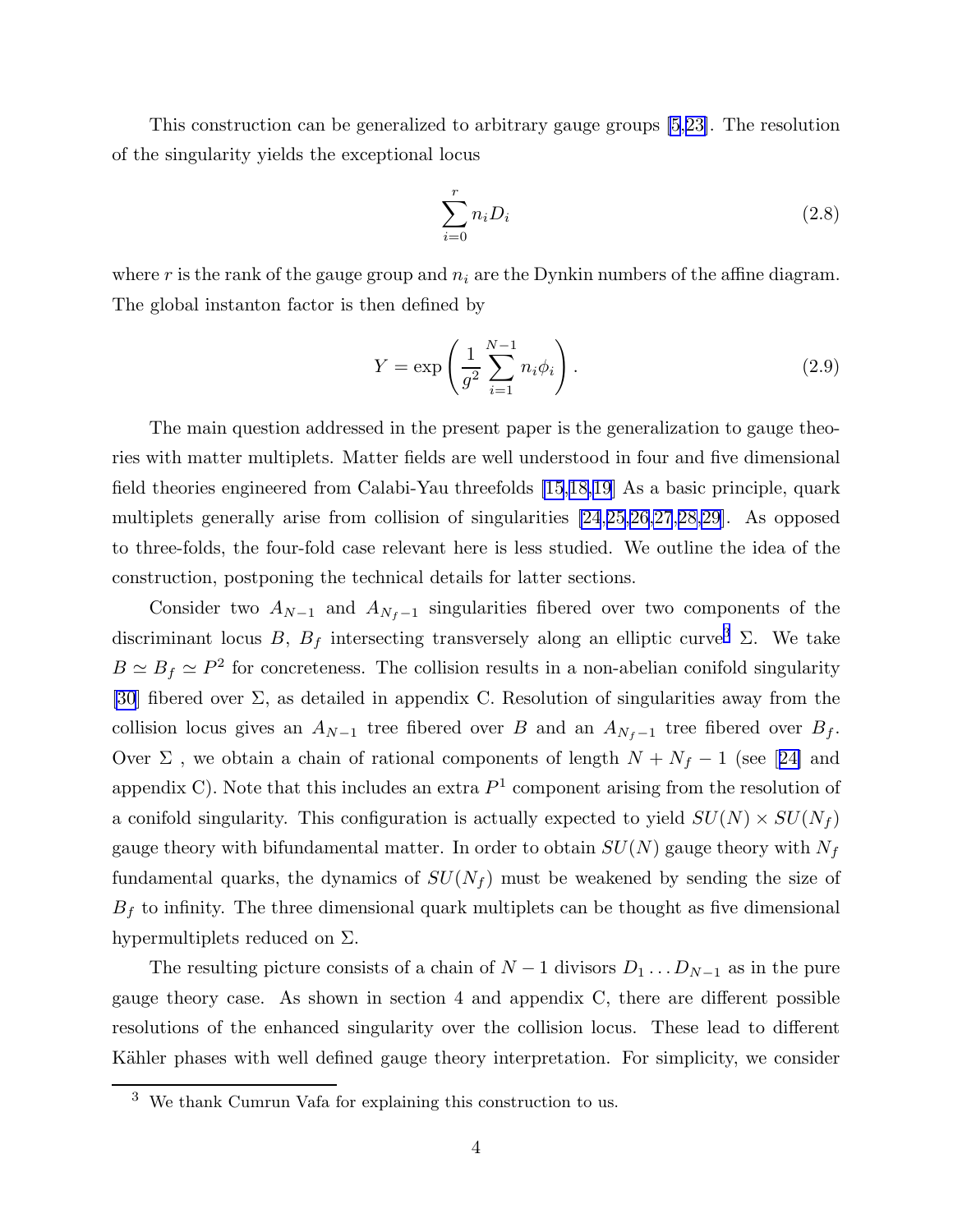<span id="page-5-0"></span>the case  $N_f = 1$ . The singularity can be resolved in such a way that the *l*-th divisor  $D_l$ develops a reducible fiber with two rational components intersecting transversely over  $\Sigma$ . In fact, it turns out that the divisor  $D_l$  undergoes an *embedded blow-up* along  $\Sigma$ . It can be shown that the components of the reducible fiber define the weights of the fundamental matter. Note that the resulting divisor is nonsingular and birationally equivalent to the rationally ruled threefold  $D_l$ .

Asexplained in [[10,11](#page-29-0)], a  $d = 3$   $N = 2$  quark multiplet can have both complex and real mass parameters. The real mass parameters are geometrically realized as Kähler moduli associated to the exceptional components defining the matter representations. In the particular case considered above, we have a single exceptional component whose size definesthe quark real mass m. As explained in [[18,](#page-29-0)[19\]](#page-30-0), the value of m specifies the particular Kähler phase (subcone) of the resolution. The phase in which the  $l$ -th divisor acquires a double fiber corresponds to

$$
a_1 > \ldots > a_l > m > a_{l+1} > \ldots a_N. \tag{2.10}
$$

Note that these regions can be identified with the subwedges of the Coulomb branch in gauge theory. The variation of  $m$  leads to geometrical phase transitions. The exceptional component is flopped from one divisor in the chain to an adjoint one. It is very suggestive to compare the geometrical flops with the brane picture as in Fig.1.



Fig. 1: The flop of the exceptional fiber component between two adjoint divisors is the geometrical counterpart of moving a flavor D5-brane in the brane construction.

#### 3. Quantum Moduli Spaces and Superpotentials

The main dynamical test of the geometric construction is to check the non-perturbative superpotential against the gauge theory expectations. According to [\[10](#page-29-0),[11\]](#page-29-0), in the subwedge  $(2.10)$ , the *l*-th instanton should be lifted as an effect of the quark fermion zero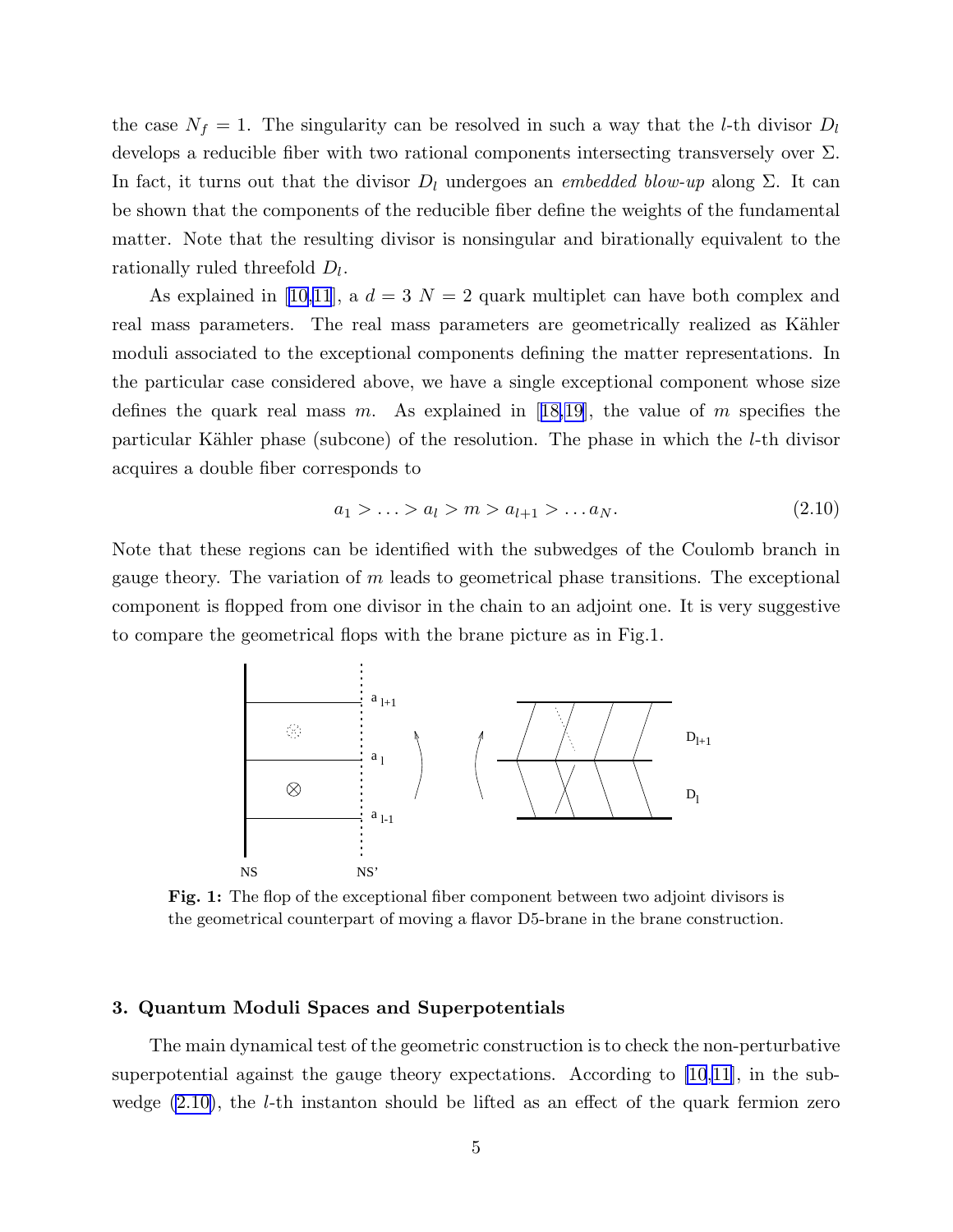<span id="page-6-0"></span>modes.In fact, if we have  $N_f$  flavors whose bare real masses satisfy  $(2.10)$  $(2.10)$ , the number of zero modes (weighted by  $U(1)_R$  charge) of the five-brane instanton should be  $1 - N_f$ . As we will see shortly, it turns out that understanding this effect in geometry involves certain subtleties.

Recall[[21\]](#page-30-0) that generation of a superpotential is controlled by the perturbative anomaly of a certain  $U(1)$  symmetry of the five-brane effective action. The symmetry is generated by rotations  $z \to e^{i\theta} z$  in the normal bundle  $N_{D/X}$  of the six-cycle within the Calabi-Yau space  $X$ . Note that the Calabi-Yau condition implies that the normal bundle is isomorphic to the canonical bundle of the divisor  $N_{D/X} \simeq K_D$ . For pure gauge theories, it can be identified with the  $U(1)_R$  symmetry of the gauge theory [\[31](#page-30-0),[32\]](#page-30-0). In general, the five-branes fermions must are twisted by  $N_{D/X}^{1/2}$ . Therefore, they are sections of

$$
\Omega_{D-1/2}^{0,0} \oplus \Omega_{D-1/2}^{0,2} \oplus K_{D1/2} \oplus \Omega_{D}^{0,2} \otimes K_{D1/2}
$$
 (3.1)

where the lower index represents W charge. The total charge violation is given by the arithmetic genus of the divisor

$$
\Delta W = \chi(\mathcal{O}_D) = \sum_{i=0}^{3} (-1)^i h^{0,i}(D). \tag{3.2}
$$

A superpotential is generated if

 $\chi(\mathcal{O}_D) = 1, \qquad h^{0,i}(D) = 0, \ i = 1, 2, 3.$  (3.3)

In the present situation, this leads to a puzzle since the conditions (3.3) are stable under blow-up. The relevant holomorphic Hodge numbers do not change when the divisor acquires a double fiber over the collision locus. Therefore, it seems that the flavor divisor  $D_l$  still contributes to the superpotential, contradicting the gauge theory results. The resolution of this puzzle follows from a careful analysis of the effective action of the five-brane wrapped on the blown-up divisor. There is a problem here<sup>4</sup> related to the quantizationof the field strength  $G$  of the supergravity three-form. As shown in [[33\]](#page-30-0), the correct quantization of G in a curved background is

$$
\int_{\Gamma} \left( G - \frac{\lambda}{2} \right) = 0 \tag{3.4}
$$

 $4$  We thank E. Witten for explaining this to us.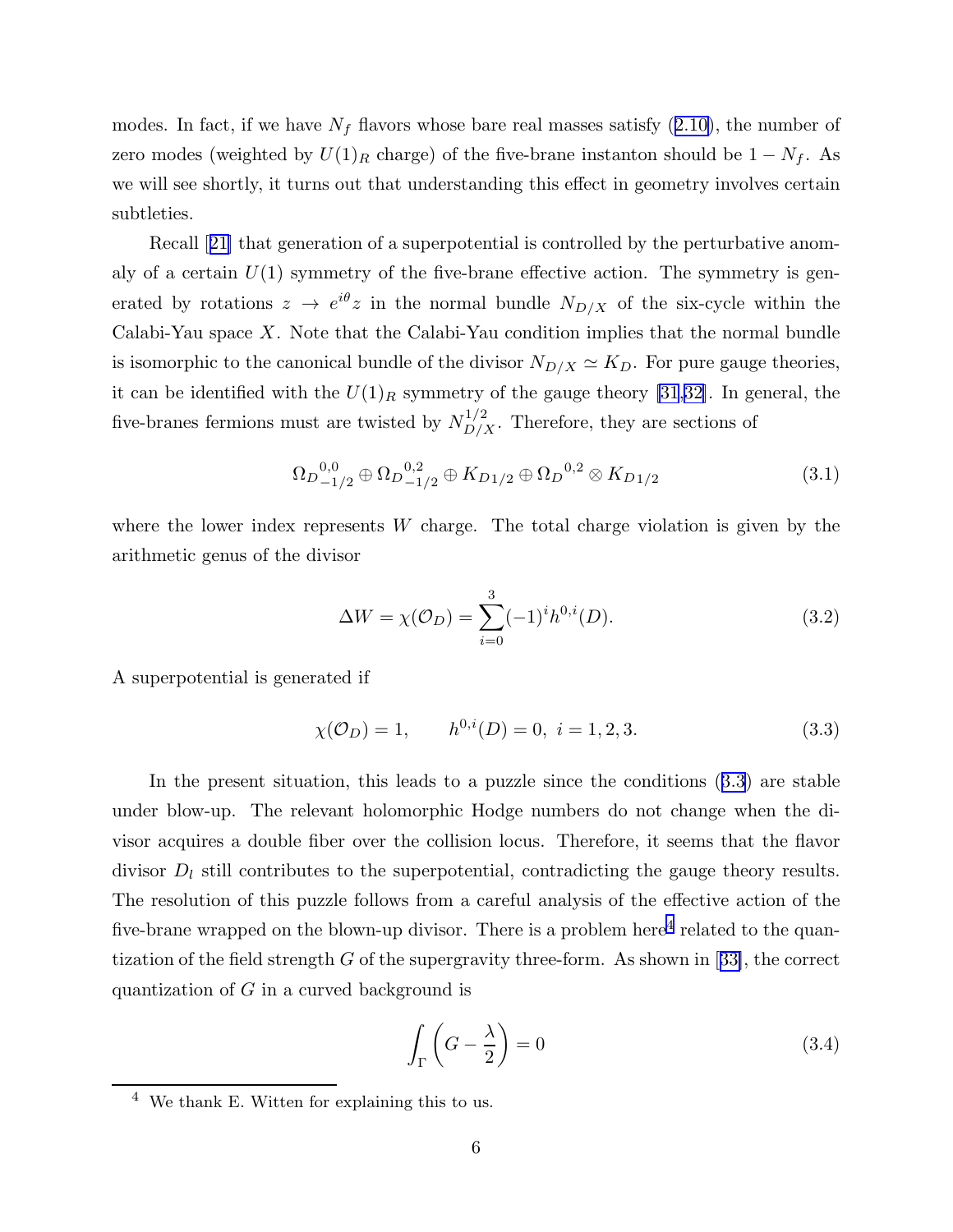where  $\lambda = p_1/2$  is half the Pontrjagin class of the compactification manifold and Γ is an arbitrary four-cycle. If  $\lambda$  is odd, the quantization condition [\(3.4\)](#page-6-0) requires a half-integral flux on the four-cycles of the manifold. Since  $G$  is related to the five-brane field strength H by  $G = dH$ , this would prevent the wrapping of the five-brane. At the same time, a non-trivial G-flux would induce three dimensional Chern-Simons terms which would lift the gauge theory Coulomb branch [\[11](#page-29-0)]. In the present situation, it can be checked that the restriction of  $\lambda$  to the blown-up divisor is even (appendix D) avoiding these effects.

We consider first the case when the rationally ruled divisor  $D$  is blown-up once along the elliptic curve  $\Sigma$  in the base. Let  $\tilde{D}$  denote the resulting threefold. To fix notation, let  $\epsilon$  denote the class of the  $P^1$  fiber and  $\gamma^0$ ,  $\gamma^1$  denote the components of the reducible fiber over the curve  $\Sigma$  satisfying

$$
\gamma^0 + \gamma^1 = \epsilon. \tag{3.5}
$$

Note that  $\gamma^1$  is the class of the exceptional  $P^1$  while  $\gamma^0$  is the proper transform of the original fiber. It will be shown in the next section that this geometry encodes the fundamental weights of the quarks. For now, we focus on the one-loop effective action of a five-brane wrapped on  $\ddot{D}$ .

As pointed out in [\[21](#page-30-0),[34\]](#page-30-0), the non-perturbative superpotential is of the form

$$
\int d^2\theta e^{-(V_D + i\phi_D)} f(m_a). \tag{3.6}
$$

Here  $V_D + i\phi_D$  is the classical instanton action and  $f(m_a)$  is a holomorphic function of the moduli present in the problem obtained by integrating out the five-brane degrees of freedom at one loop. Since it is a determinant of massive modes, the function  $f(m_a)$  does not vanish anywhere on the moduli space in generic situations. However, it has been shown in [\[22](#page-30-0)] that cancelations can occur<sup>5</sup> if the six-cycle has  $h_3 \neq 0$ .

In the present case, the blown-up divisor  $\tilde{D}$  has non-trivial homology classes in degree three arising form the exceptional  $P^1$  curve ruled above non-trivial one-cycles of  $\Sigma$ . If a, b denote a canonical set of generators of  $H_1(\Sigma, Z)$  then  $a \times \gamma^1$ ,  $b \times \gamma^1$  define a set of generators of  $H_3(D, Z)$ . In fact the blown-up divisor  $\tilde{D}$  has Hodge numbers

$$
h^{0,1}(\tilde{D}) = h^{0,3}(\tilde{D}) = 0, \qquad h^{1,2}(\tilde{D}) = h^{2,1}(\tilde{D}) = 1.
$$
 (3.7)

Therefore  $\tilde{D}$  has a non-trivial intermediate Jacobian  $J(\tilde{D}) = H^{1,2}(\tilde{D})/H^3(\tilde{D}, Z)$  which is a principally polarized abelian variety [\[35](#page-30-0)]. Moreover, it has been proved in[[35\]](#page-30-0) that the

<sup>5</sup> We thank E. Witten for explanations and very helpful discussions on these points.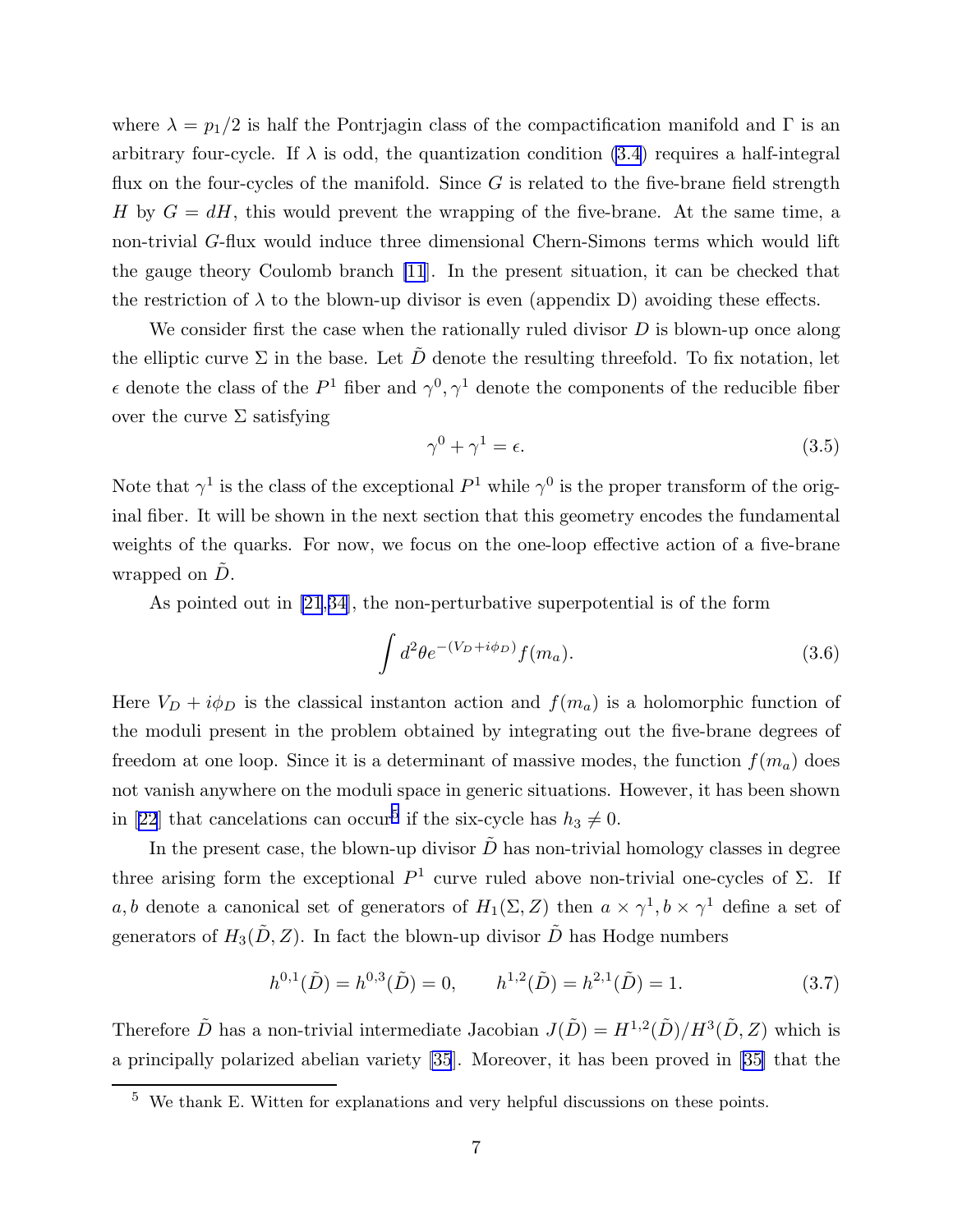intermediate Jacobian of  $\tilde{D}$  is isomorphic (as a polarized abelian variety) to the Jacobian of the elliptic curve  $J(\Sigma) = H^{0,1}(\Sigma)/H^1(\Sigma, Z)$ . Note that a point  $C \in J(\tilde{D})$  parameterizes the values of the supergravity three-form on three-cycles  $a, b \times \gamma^1$  in  $H_3(X, Z)$ . The two real periods combine in a complex field which is the lowest component of a chiral multiplet [\[21](#page-30-0)]. Under the isomorphism to  $J(\Sigma)$ , C can be equivalently seen as a background  $U(1)$ flat connection on the torus

The analysis of [\[22](#page-30-0)] shows that in this case the partition function of the chiral two-form in the  $(2,0)$  tensor multiplet is determined by a complex holomorphic line bundle  $\mathcal L$  over the intermediate Jacobian  $J(\tilde{D})$ . The line bundle  $\mathcal L$  is determined up to translation on  $J(\tilde{D})$  by the Chern class, which is equal to the polarization  $c_1(\mathcal{L}) = \omega$ . The holomorphic structurecan be described [[22\]](#page-30-0) in terms of a  $U(1)$  connection B with curvature  $F = 2\pi\omega$ . In order to completely determine the line bundle one has to specify a collection of phases  $H(C)$  corresponding to the holonomy of B around closed loops in the Jacobian associated to lattice vectors  $C \in H^3(\tilde{D}, Z)$ . In M-theory context, the phases  $H(C)$  are determined by the eleven-dimensional Chern-Simons interaction (including the gravitational corrections) [\[22](#page-30-0)]. A precise computation is very hard to perform since the divisor  $\tilde{D}$  is not spin and the normal bundle is not trivial. Alternatively,  $\mathcal L$  can be described as follows. The Jacobian  $J(\Sigma)$  has a distinguished holomorphic line bundle  $\mathcal{L}_0$  associated to the  $\Theta$  divisor. The line bundle  $\mathcal L$  can be described as the pull back of  $\mathcal L_0$  by the map  $T \to T \otimes S$  where S is a fixed flat line bundle on  $\Sigma$ . In most physical applications, S is determined by a fixed spin structure on  $\Sigma$  such that  $\mathcal L$  is the holomorphic determinant bundle of the corresponding Dirac operator. In the present case,  $S$  is in principle uniquely determined by M-theory data, but it is very hard to make explicit. However, this degree of accuracy suffices for our purposes. Since  $c_1(\mathcal{L}) = \omega$ , a simple application of the index theorem [\[22](#page-30-0)] shows that  $\mathcal L$  has a unique holomorphic section up to multiplication by a constant factor. This is the partition function of the chiral two-form  $\theta(C)$  which depends holomorphically on the three-form periods C.

Now we can collect all the pieces and resolve our puzzle. Since the line bundle  $\mathcal L$  is equivalent to  $\mathcal{L}_0$  up to translation, the holomorphic section  $\theta(C)$  vanishes at precisely one point  $C^0$  which is the translate of the  $\Theta$  divisor. Therefore the superpotential cancels for precisely one special value  $C^0$  of the three-from moduli. Clearly, the cancelation does not take place for generic values of C. This property identifies the periods of the three-form as complex mass parameters in the gauge theory[[10\]](#page-29-0). More precisely the complex masses of the quarks are given  $m_c = C - C^0$ . For  $C \neq C^0$ ,  $m_c \neq 0$  and the superpotential does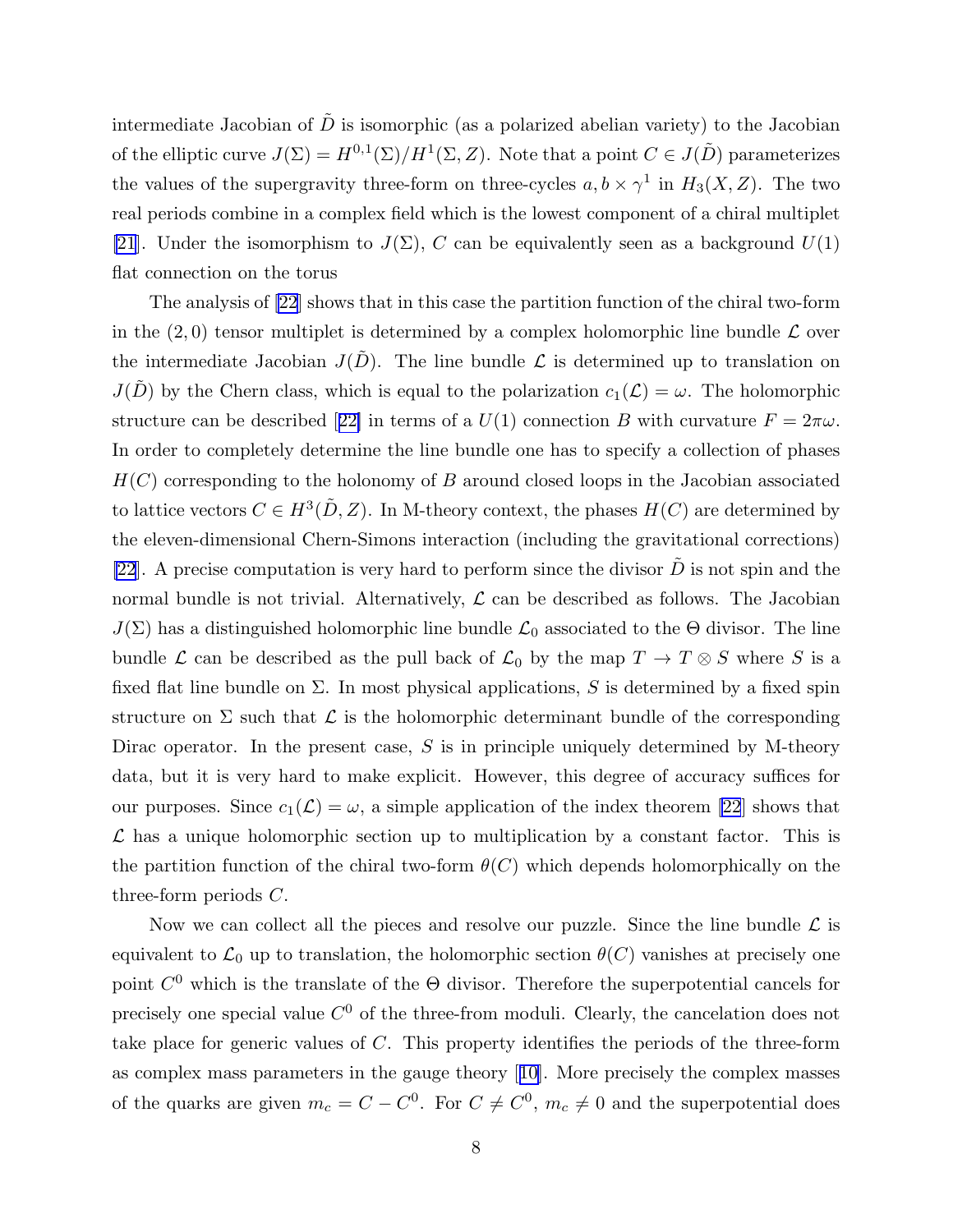not vanish in any subwedge of the Coulomb branch. Note that the line bundle  $\mathcal L$  and the values  $C^0$  can depend a priori on the metric on the Calabi-Yau space [\[22](#page-30-0)]. However, this dependence is constrained by holomorphy. Since the line bundle can depend only on the real Kähler parameters by construction, it follows that it is actually independent of the complex Kähler moduli. Therefore the values  $C^0$  are well determined once the complex structure is fixed.

The discussion can be extended to an arbitrary number of flavors. Let  $\tilde{D}$  denote the divisor D blown-up successively  $N_f$  times along the elliptic curve  $\Sigma$ . Let  $\gamma^1 \dots \gamma^{N_f}$ denote the exceptional  $P^1$  components and  $\gamma^0$  denote the proper transform of the original fiber over  $\Sigma$ . Then, as shown in section 4, the curve classes corresponding to fundamental weights are given by

$$
\sigma^{\alpha} = \gamma^{0} + \ldots + \gamma^{\alpha - 1}, \qquad \alpha = 1 \ldots N_{f}.
$$
\n(3.8)

The three-cycles  $a, b \times \sigma^{\alpha}$  constitute a set of generators of  $H_3(\tilde{D}, Z)$ . Therefore  $h^{1,2}(\tilde{D}) =$  $N_f$  and the intermediate Jacobian is a  $N_f$  (complex) dimensional polarized abelian variety. A local computation based on appendix B and C shows that the three-cycles  $a, b \times \sigma^{\alpha}$  and  $a, b \times \sigma^{\beta}$  do not intersect for  $\alpha \neq \beta$ . Therefore, the intermediate Jacobian is isomorphic to the  $N_f$ -th direct product  $J(\Sigma) \times ... \times J(\Sigma)$ . The complex line bundle is therefore of the form  $\mathcal{L} \simeq \otimes_{\alpha=1}^{N_f} \mathcal{L}_{\alpha}$  where  $\mathcal{L}_{\alpha}$  are line bundles as above on each factor. The two-from partition function reduces accordingly to a product of holomorphic sections  $\theta_1(C_1) \dots \theta_{N_f}(C_{N_f})$ . The three-form periods  $C_{\alpha}$  determine the complex masses of the  $N_f$  flavors. The superpotential vanishes whenever  $m_c^{\alpha} = C_{\alpha} - C_{\alpha}^0 = 0$  for some  $\alpha$  in agreement with gauge theory expectations [\[10](#page-29-0)].

It has been earlier noted that the classical W symmetry corresponds to the  $U(1)<sub>R</sub>$ symmetry in the low energy gauge theory. In the presence of quarks, the five-brane instanton is expected to have  $1 - N_f$  fermion zero modes (weighted by  $U(1)_R$  charge). Their geometric realization is rather implicit in the above cancelation mechanism. It is known [\[36](#page-30-0)] that the  $\Theta$  divisor on  $J(\Sigma)$  corresponds to a distinguished spin structure  $S_0$  on  $\Sigma$ . The line bundle  $\mathcal{L}_0$  can be represented as the determinant line bundle of the family of twisted Dirac operators  $D_{S_0}(C)$  where  $C$  is a generic point in  $J(\Sigma)$ . The zero in the Riemann theta function is then associated to a cancelation of the determinant as a result of a fermionic zero mode. Since  $\mathcal L$  is obtained from  $\mathcal L_0$  by translation, we conclude that the zero of the section of  $\mathcal L$  can also be thought as a cancelation due to fermionic zero mode. In fact  $\mathcal L$ can be thought as a determinant of a family of twisted Dirac operators  $D_S(C)$ , but the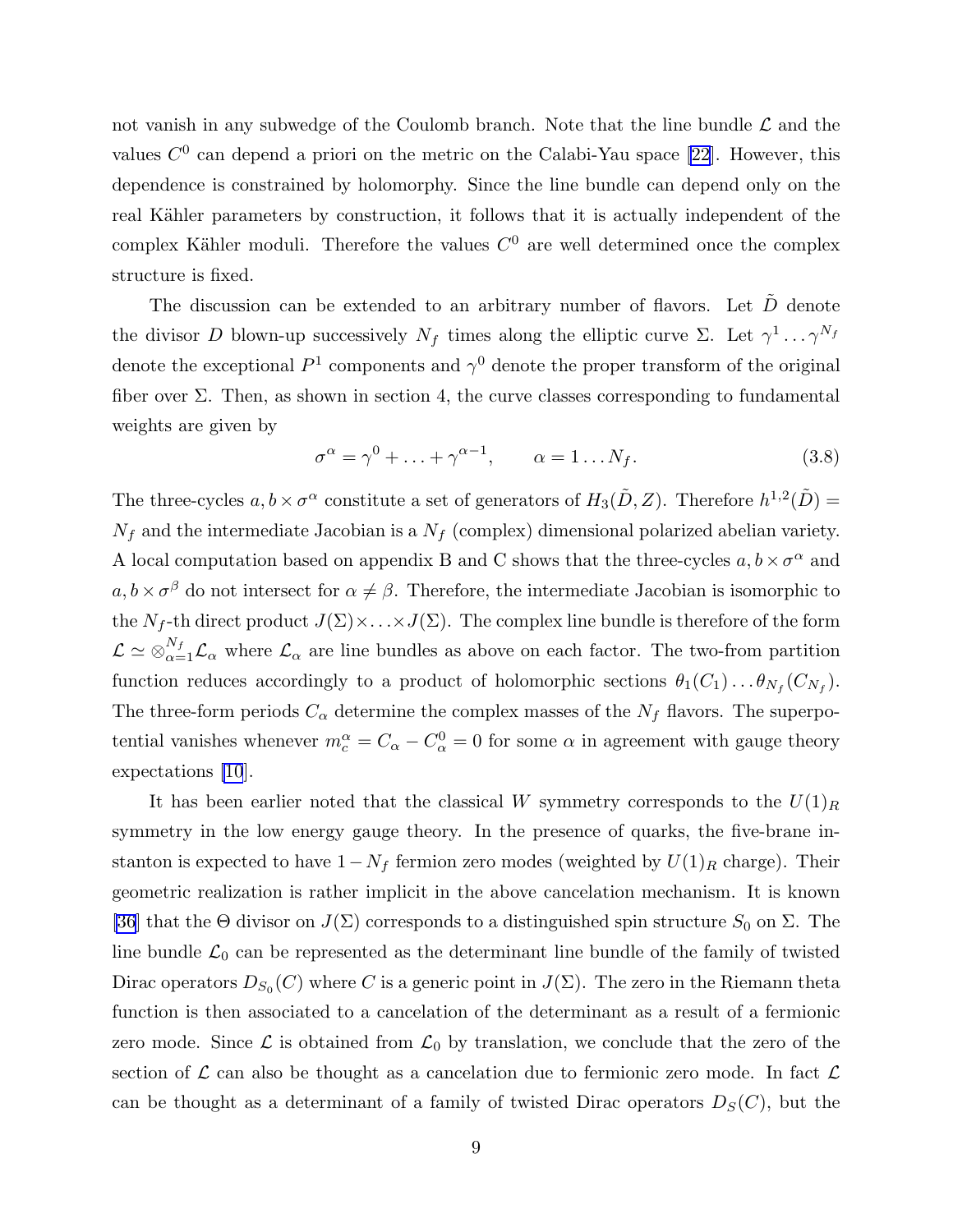origin  $D<sub>S</sub>(0)$  being twisted by the line bundle S. The cancelation occurs for the special value of C which undoes the effect of the initial twist.

Since these fermion zero modes appear in a rather abstract manner, the question is how to interpret them. As shown in [\[21](#page-30-0)], the W charge violation can be interpreted as a diffeomorphism anomaly which must be cancelled by a classical effect. As a result, the compact magnetic scalar  $\phi_D$  is shifted by  $\chi(\mathcal{O}_D)$  under rotations in the normal bundle. In the above discussion, the cancelation of the superpotential can be effectively seen as an effect of chiral fermion zero modes localized along  $\Sigma$ . Since the fermions are locally sections of  $K_{\Sigma}^{-1/2}$  (ignoring the twist), these can contribute to the W charge anomaly if the latter is localized accordingly, that is if W acts trivially in normal directions to  $\Sigma$ . In local coordinates, if z is a coordinate on  $\Sigma$  and t, w are normal coordinates, W should act as  $dz \to e^{i\theta} dz$ ,  $dt, dw \to dt, dw$ . Equivalently, the diffeomorphisms generated by W are required to preserve a normal neighborhood of  $\Sigma$ . The net effect is a  $N_f$  contribution to the W charge violation, but there is a subtle question related to the sign of this contribution. In the present conventions, the chiral two-form in the  $(2, 0)$  tensor multiplet has self-dual field strength  $H$  which couples to the anti-self dual part of  $C$ , therefore the partition function is a holomorphic section over  $J(\tilde{D}) \simeq J(\Sigma)^{N_f}$  rather than anti-holomorphic [\[22](#page-30-0)]. This means that the twisted Dirac operator couples to holomorphic flat bundles on  $\Sigma$ , therefore the fermionic zero modes are locally sections of  $K_{\Sigma}^{-1/2}$  rather than  $\overline{K_{\Sigma}}^{1/2}$ . Therefore the fermionzero modes have  $W = 1/2$ . Comparing to ([3.1](#page-6-0)), we conclude that

$$
\Delta W = 1 - N_f \tag{3.9}
$$

for the blown-up divisor. This analysis suggests that in this case, the shift in  $\phi_D$  picks up an extra  $-N_f$  contribution from the diffeomorphism anomaly of the chiral two-form. A complete derivation of this effect is very subtle and will not be given here.

#### 3.1. Quantum moduli spaces

We have seen above that the Coulomb branch of the three dimensional gauge theories can be identified with extended Kähler cones of Calabi-Yau degenerations. The geometric nature of Higgs branches can be similarly understood since the boundaries between Kähler subcones correspond to points where the quark multiplets become massless.

Consideran  $SU(N)$  gauge theory with  $N_f$  flavors in the subwedge ([2.10](#page-5-0)). A Higgs branch emerges from the boundary of the subcone when the flavors becomes massless  $a_l =$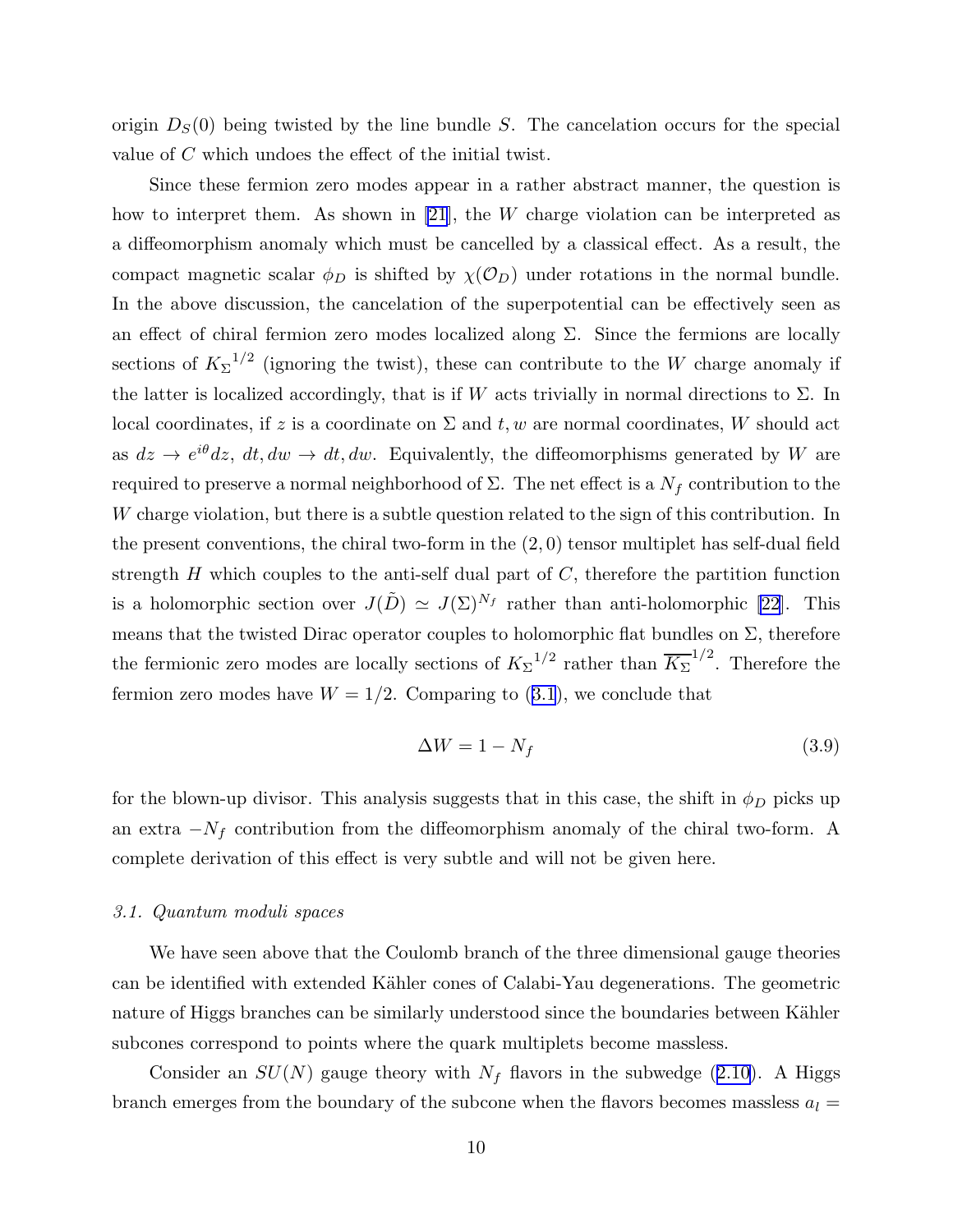<span id="page-11-0"></span>m. Since the corresponding exceptional  $P^1$  is of zero size, the Calabi-Yau space is singular at the origin. The expectation values of the quark fields parameterize complex structure deformation of the singular locus. Therefore, we obtain an extremal transition between two branches of the Calabi-Yau moduli space generalizing the known conifold transitions. The discussion has been so far classical. Quantum mechanically, the Coulomb branch is complexified by adding the six-form periods [\(2.2\)](#page-3-0). The emerging complex structure branch is invariant under arbitrary shifts of the latter, therefore, it should connect to the Coulomb branch along a complex codimension one locus. Thus we have recovered the quantum structure of the moduli space described in[[10,11](#page-29-0)], from geometric point of view. The effective superpotential can be written

$$
W_{pert} = -N_f \left( V_+ V_- \det M \right)^{\frac{1}{N_f}} \tag{3.10}
$$

where  $V_{\pm}$  are holomorphic coordinates in the two regions of the Coulomb branch and  ${\rm det}M$ is a gauge invariant coordinate on the Higgs branch. Similar transitions and the associated superpotentials have been discussed from F-theory point of view in[[37\]](#page-31-0)

In general, the exact dependence of the superpotential on the Coulomb branch variables is hard to determine due to the splitting phenomenon discussed in[[11\]](#page-29-0). Once the geometric origin of the  $U(1)<sub>R</sub>$  charge understood, the analysis follows the same lines as in the gauge theory. We restrict to  $SU(N)$  theory with  $N_f \leq N-1$  of equal mass m. As explained in appendix A, the extended Kähler cone is divided into  $N-1$  subcones separated by  $N-2$  boundaries defined by  $a_l = m, l = 2...N-2$ . Each boundary introduces a splitting region of the Coulomb branch which connects to the Higgs branch. This imposes certain restrictions on the instanton factors which cannot be analytically continued past the splitting regions. The procedure is explicitly carried out in appendix A.

The maximal region of the Coulomb branch unlifted by non-perturbative effects is semiclassically [\[11](#page-29-0)]

$$
a_1 > a_2 = \ldots = a_{N-1} = m > a_N \tag{3.11}
$$

It can be parameterized by the global instanton factor  $Y$ . The effective superpotential as a function of  $(Y, detM)$  can be determined [\[11](#page-29-0)] by integrating out all the other fields in (A.6)

$$
W \sim -(N_f - N + 1) \left( Y \det M \right)^{\frac{1}{N_f - N + 1}}.
$$
\n(3.12)

Note that this result can be directly determined in M theory as an instanton effect associated to a five-brane wrapping the divisor sum  $D_1 + \ldots + D_{N-1}$ . This corresponds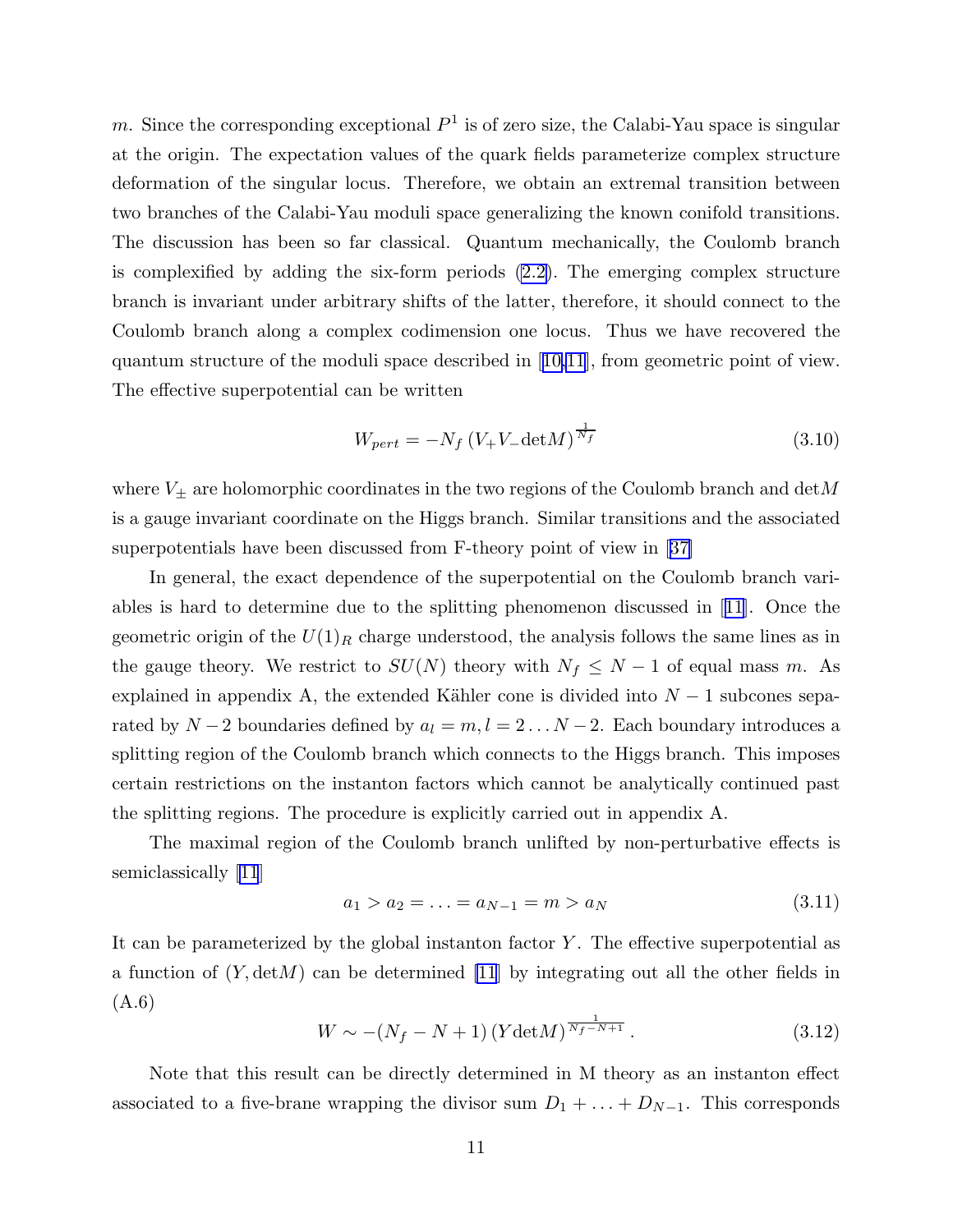to a monopole of charges  $(1, 1 \ldots 1)$  in the gauge theory which is expected to have  $N N_f - 1$  $N_f - 1$  $N_f - 1$  zero modes [[10\]](#page-29-0). The number of zero modes cannot be determined by a direct method because the Calabi-Yau space is singular along the sub-locus([3.11](#page-11-0)). Since it is independent of Kähler moduli, it can be computed for the blown-up Calabi-Yau space and then extrapolated by an adiabatic argument.

The sum  $D_1 + \ldots + D_{N-1}$  is a singular divisor with normal crossings whose arithmetic genus can be computed using Grothendieck-Riemann-Roch theorem (appendix E)

$$
\chi(\mathcal{O}_D) = 1. \tag{3.13}
$$

This apparently leads to a disagreement with the gauge theory result. Note however that the  $N-1$  branches of the five-brane can be separated in the transverse noncompact directions by giving expectation values to the scalars in the tensor multiplet. This corresponds to separating the monopole centers of charge in the gauge theory. Since the branches do not touch each other, each of them can be analyzed separately giving precisely one fermion zero mode. Therefore, the net W charge violation is

$$
\Delta W = N - N_f - 1. \tag{3.14}
$$

When the  $N-1$  branches come together, there are two sources of extra fermion zero modes. As also pointed out in[[32\]](#page-30-0), there are extra fermionic zero modes of negative charge signaling the occurrence of domain walls in four dimensions. The computation in appendix E shows that they are associated with corrections to the arithmetic genus coming from singular points of the sum divisor. At the same time there are new hypermultiplet degrees of freedom when two five-brane branches intersect along a section. The origin of these hypermultiplets has been described in[[2\]](#page-29-0). To see that these fermions contribute to the anomaly, note that the zero mode problem can be analyzed by scaling the size of the base to be much larger than the size of the fiber. In this limit the degrees of freedom in the  $(2,0)$  tensor multiplet can be effectively reduced along the  $P<sup>1</sup>$  fiber. This results in a twisted  $N = 2$  hypermultiplet localized along the base B. The twist is easily derived by reducing the fermions([3.1](#page-6-0))

$$
\Omega_{B_{-1/2}}^{0,0} \oplus \Omega_{B_{-1/2}}^{0,2} \oplus \Omega_{B}^{0,1} \otimes K_{B_{1/2}}.\tag{3.15}
$$

This shows that the number of zero modes weighted by W charge is given by  $\chi(\mathcal{O}_B)$ . In fact we have derived a physical realization of the spectral sequence technique used in [\[5](#page-29-0)].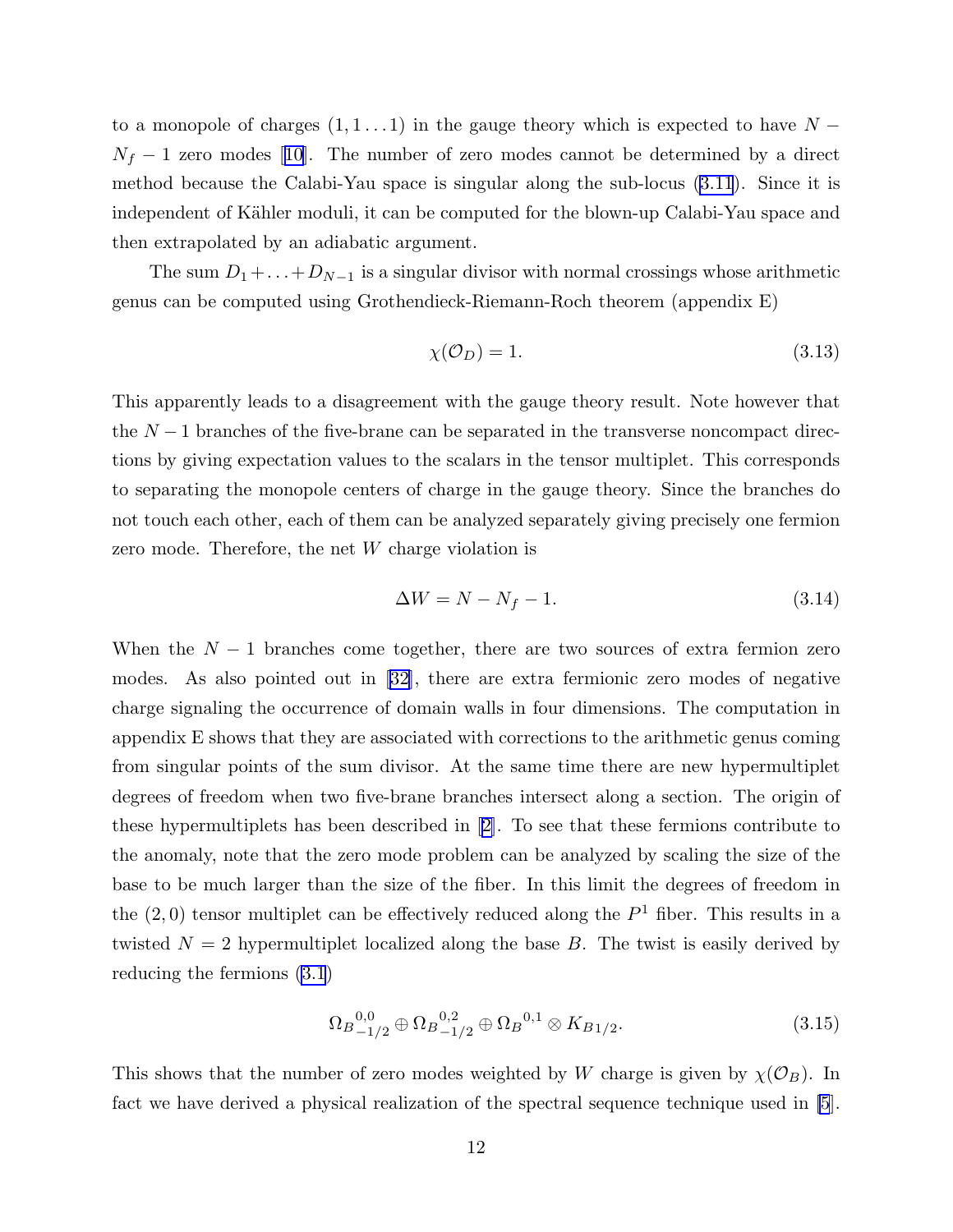The net effect is that each hypermultiplet contributes  $\chi(\mathcal{O}_B)$  to the W charge anomaly. Therefore, the final result is

$$
\Delta W = 1 + N - 2 - N_f = N - N_f - 1. \tag{3.16}
$$

If  $N_f = N - 1$ , we have  $\Delta W = 0$  and the expected quantum effect is a deformation of the classical moduli space of the form

$$
Ydet M = 1.\t\t(3.17)
$$

If  $N_f = N - 2$ ,  $\Delta W = 1$  and we expect a non-perturbative superpotential  $\sim \frac{1}{Y}$  $\frac{1}{Y}$ . The dependence on the Higgs branch variables can be obtained following the instanton through the transition discussed above. Gauge invariance and holomorphy would restrict the dependence to an analytic function of  $det M$ . However, since the origin is a singular point on the Higgs branch, the function is actually allowed to have a pole there [\[6](#page-29-0)]. Moreover, sucha pole is expected on general grounds [[38\]](#page-31-0). We conjecture<sup>6</sup> that the behavior of the instanton generated superpotential is of the form

$$
W \sim \frac{1}{Y \text{det} M}.\tag{3.18}
$$

Therefore we obtain the expected gauge theory results.

# 4. The geometry of Calabi-Yau degenerations

Here we describe in detail the Calabi-Yau four-fold degenerations leading to  $d = 3$  N = 2 gauge theories with matter and simply laced gauge groups. The geometry corresponding to non-simply laced gauge groups is more complicated and will not be treated here. The construction is a generalization of the threefold models studied in[[18,](#page-29-0)[19](#page-30-0)].

 $6\;$  It would be very interesting to check this conjecture by explicitly evaluating the determinants of the non-zero modes in the five-brane theory. A similar computation for Ray-Singer analytic torsion has appeared in [\[39](#page-31-0)].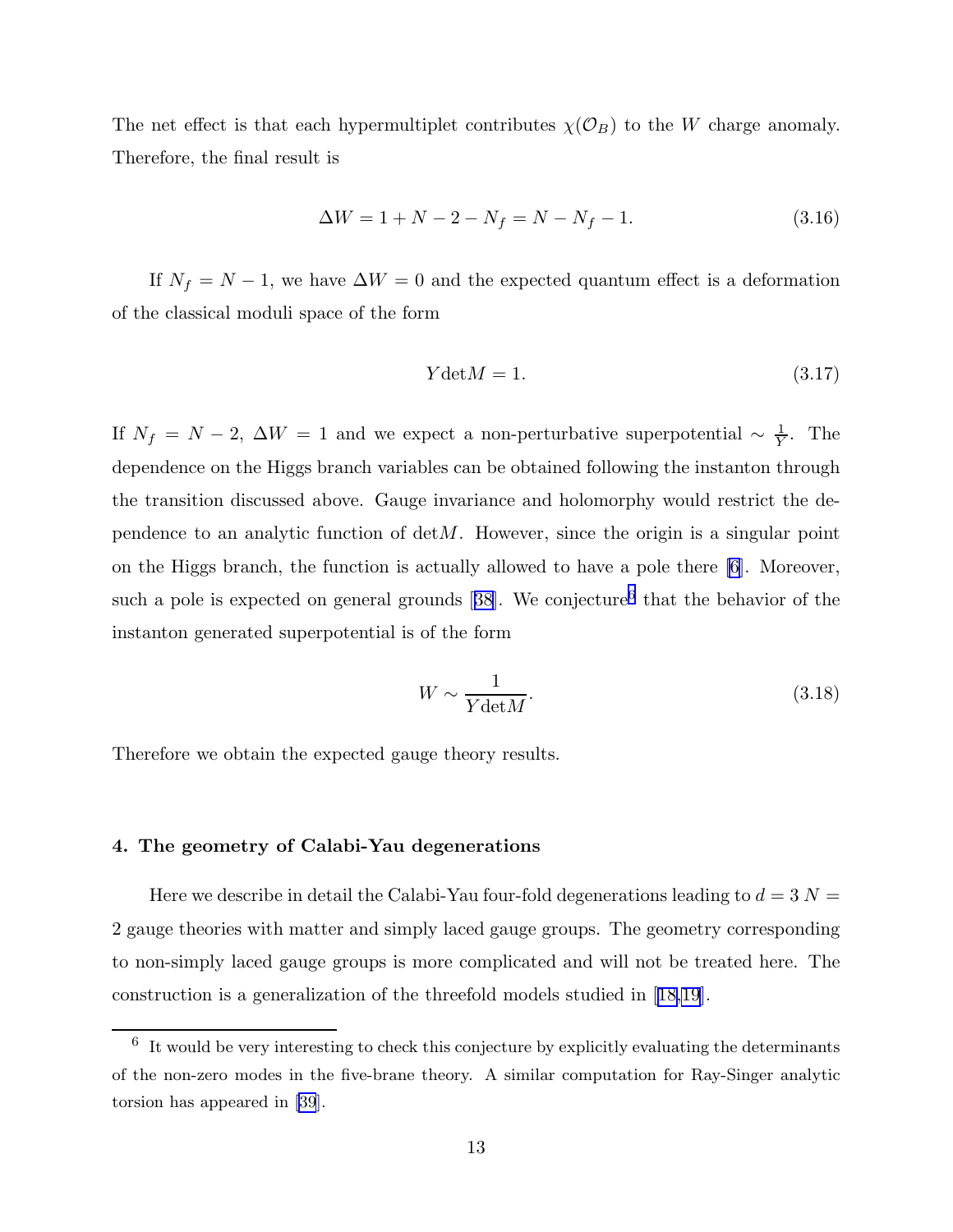# 4.1.  $SU(N)$  with  $N_f$  quarks

As presented in section 2, pure  $SU(N)$  gauge theory corresponds to a chain  $D_1 \dots D_{N-1}$  of rationally ruled divisors over a rational base  $B \simeq P^2$ . Let  $\epsilon_1 \dots \epsilon_{N-1}$ denote the curve classes of the rational fibers. Since the whole construction is embedded in a Calabi-Yau space, it is easy to prove (appendix B) that the intersection matrix

$$
D_i \cdot \epsilon_k = \begin{cases} -2 & k = i \\ 1 & |i - k| = 1 \\ 0 & k \neq i, i \pm 1 \end{cases}
$$
 (4.1)

is the negative Cartan matrix of  $SU(N)$ . The weights of the fundamental matter correspond to extra curve classes  $\sigma_1^{\alpha} \dots \sigma_N^{\alpha}, \alpha = 1 \dots N_f$ , satisfying

$$
D_i \cdot \sigma_k^{\alpha} = \begin{cases} -1 & i = k \\ 1 & k = i + 1 \\ 0 & \text{otherwise} \end{cases} \tag{4.2}
$$

Real bare mass parameters correspond to extra divisors  $M_{\alpha}$  in the ambient Calabi-Yau space [\[18](#page-29-0),[15\]](#page-29-0) such that

$$
M_{\alpha} \cdot \sigma^{\beta} = \delta_{\alpha}^{\beta}, \qquad M_{\alpha} \cdot \epsilon_{k} = 0.
$$
\n(4.3)

An arbitrary divisor supported on the exceptional locus can be written

$$
D = \sum_{i=1}^{N-1} \phi_i D_i + \sum_{\alpha=1}^{N_f} m_\alpha M_\alpha \qquad (4.4)
$$

where  $\phi_i$  are order parameters on the Coulomb branch and  $m_\alpha$  are bare masses. Following [\[19](#page-30-0)], we can introduce new coordinates on the Coulomb branch

$$
a_i = \phi_i - \phi_{i-1}, \qquad i = 0...N \tag{4.5}
$$

with  $\phi_0 = \phi_N = 0$ . The negative Kähler cone is divided into subcones defined by the relations

$$
- D \cdot \epsilon_k > 0, \qquad k = 1 \dots N - 1
$$
  

$$
- D \cdot \sigma_k > 0, \qquad k \le l
$$
  

$$
- D \cdot \sigma_k < 0, \qquad k \ge l + 1.
$$
  
(4.6)

It follows that the extended Kähler cone corresponds to the standard Weyl chamber

$$
a_1 > a_2 > \ldots > a_N. \tag{4.7}
$$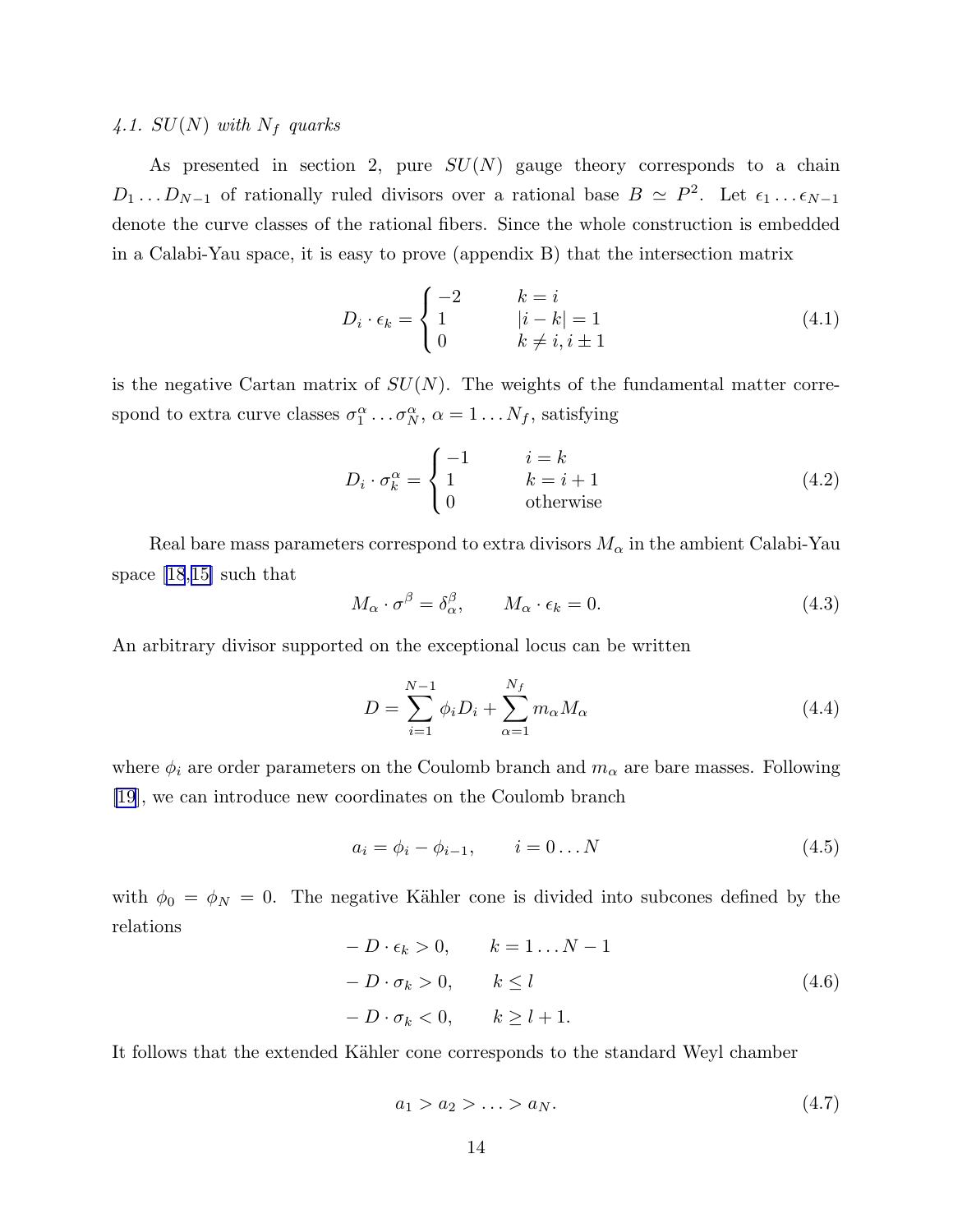The subcones are subwedges of the Weyl chamber defined by

$$
a_1 > \ldots > a_l > m_\alpha > a_{l+1} > \ldots a_N. \tag{4.8}
$$

In geometrical terms, this means that the weight  $\sigma_{\alpha}$  is represented by an irreducible holomorphic curve such that

$$
\sigma_l \cdot D_l = -1. \tag{4.9}
$$

This can be realized by blowing-up the *l*-th divisor along an elliptic curve  $\Sigma$  in the base. The resulting threefold can be viewed as a  $P<sup>1</sup>$  fibration over a two dimensional base with a reducible double fiber over  $\Sigma$ . This is the higher dimensional analogue of the exceptional curves of the first kind introduced in[[19\]](#page-30-0). The resulting configuration is represented schematically in Fig.3. Bold vertical lines represent sections i.e. two dimensional surfaces. Dotted horizontal lines represent the  $P<sup>1</sup>$  fibers. The reducible fibers corresponding to matter representations is represented by a continuous line. It should be understood that they are fibered over an elliptic curve  $\Sigma$  in the base.



Fig. 2: The four-fold degeneration corresponding to  $SU(N)$  theory with one flavor.

The fundamental weights are represented by the connected holomorphic curves

$$
\sigma_k = \epsilon_k + \dots + \epsilon_{l-1} + \sigma_l, \qquad k \le l
$$
  

$$
-\sigma_k = -\sigma_{l+1} + \epsilon_{l+1} + \dots + \epsilon_{k-1}, \qquad k \ge l+1.
$$
 (4.10)

Note that the irreducible rational curves  $\sigma_l$ ,  $-\sigma_{l+1}$  are the two components of the double fiber

$$
\sigma_l + (-\sigma_{l+1}) = \epsilon_l. \tag{4.11}
$$

When the number of flavors is  $N_f > 1$ , the *l*-th divisor is blown-up  $N_f$  times along  $\Sigma$ . This results in a reducible fiber with  $N_f + 1$  components  $\gamma_l^0, \ldots, \gamma_l^{N_f}$  $\int_l^{N_f}$  represented in Fig.4. The intersection numbers  $\gamma_l^{\alpha} \cdot D_l$  are  $-1, 0 \dots 0, -1$  (appendix B).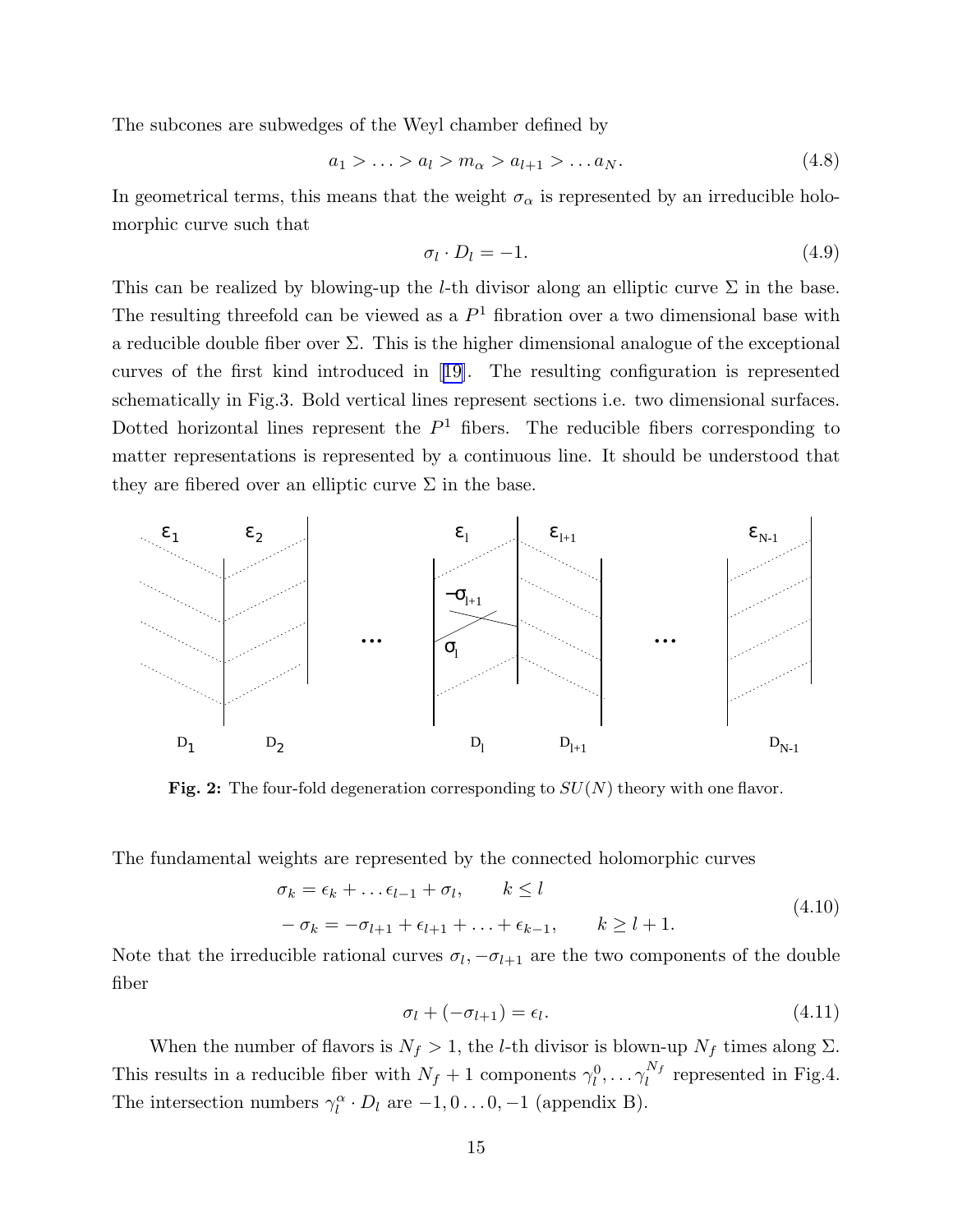

Fig. 3: The reducible fiber over the collision locus for  $N_f \geq 2$ .

The  $N_f$  fundamental weights are determined by the reducible curves

$$
\sigma_l^{\alpha} = \gamma_l^0 + \gamma_l^1 + \ldots + \gamma_l^{\alpha - 1}.\tag{4.12}
$$

Two adjoint subcones are related by a flop of a flavor curve, moving a fiber component from one divisor to the other. Note that this transition passes through a singular point when the flavor component is shrunk to zero size, i.e. when we have

$$
m_{\alpha} = a_{l} \tag{4.13}
$$

for some l and  $\alpha$ . At this point it is possible to move on a different branch by a complex deformation of the singularity rather than a Kähler blow-up. In gauge theory, this corresponds classically to a transition to the Higgs branch, as explained in section 3.

Note that the degeneration constructed above can be naturally obtained as resolution of an  $A_{N-1}+A_{N_f-1}$  collision [\[24](#page-30-0),[25,26,27](#page-30-0),[28,29](#page-30-0)]. The two singularities are trivially fibered over two  $P^2$  components of the singular locus intersecting along the elliptic curve  $\Sigma$ . The size of the flavor  $P^2$  must be taken to infinity in order to reduce  $SU(N_f)$  to a global symmetry group. The divisors  $D_1 \ldots D_N$  result from the resolution of the  $A_{N-1}$  singularity. The reducible fibers corresponding to fundamental weights arise from the resolution of the  $A_{N_f-1}$  over the collision locus, as detailed in appendix C.

# 4.2. Spin(2N) with fundamental matter

The degeneration corresponding to  $Spin(2N)$  consists of N divisors  $D_1 \ldots D_N$  intersecting along sections as below.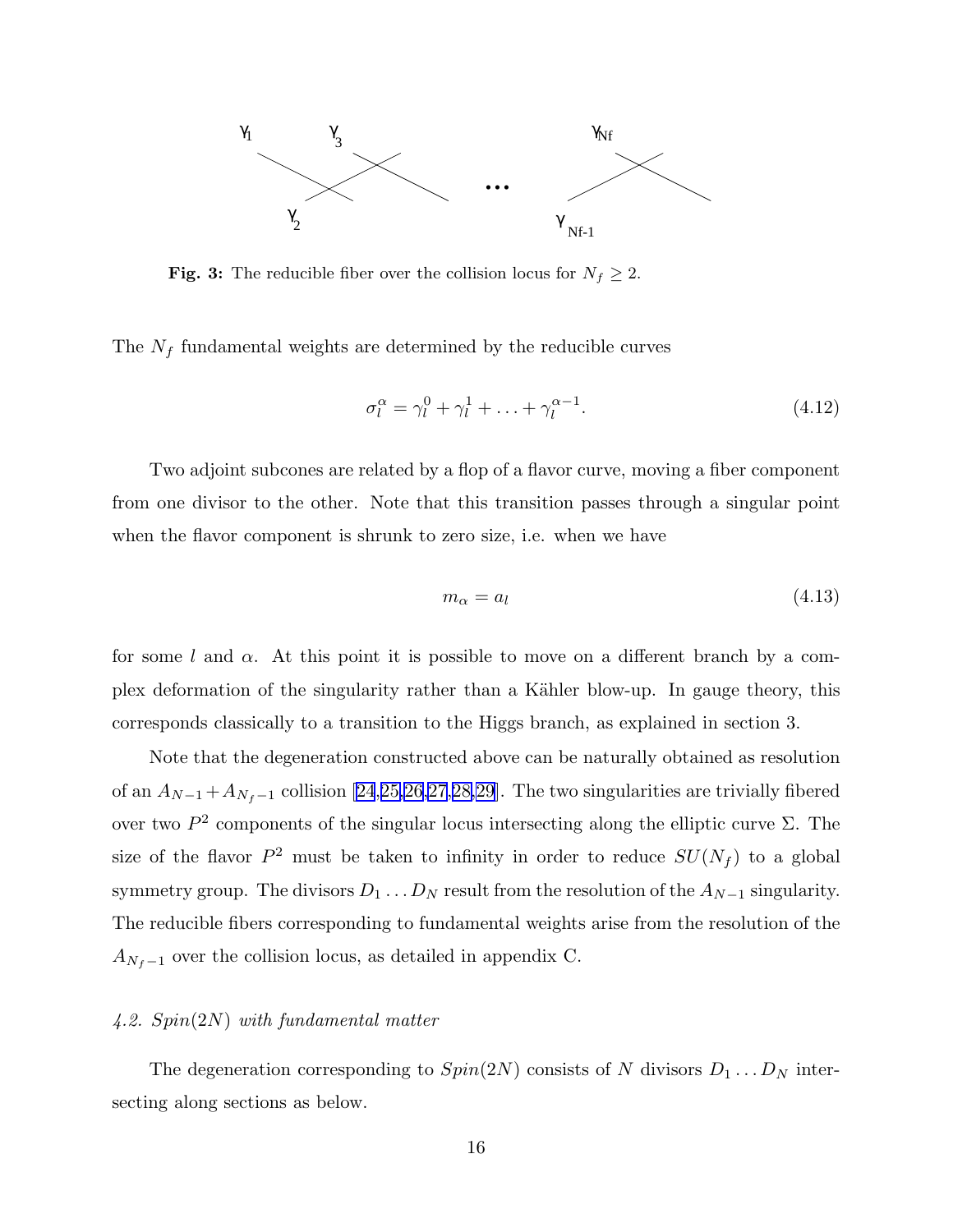

Fig. 4: The Calabi-Yau degeneration corresponding to  $Spin(2N)$  with fundamental quarks.

If  $\epsilon_1 \dots \epsilon_N$  denote the  $P^1$  fiber classes, the intersection matrix

$$
D_i \cdot \epsilon_k = \begin{cases} -2 & k = i \\ 1 & |i - k| = 1, i \neq N, k \neq N \\ 1 & (i, k) = (N - 2, N) \text{ or } (N, N - 2) \\ 0 & \text{otherwise} \end{cases}
$$
(4.14)

is the negative  $SO(2N)$  Cartan matrix. The fundamental weights are represented by connected holomorphic curves  $\sigma_1 \dots \sigma_N$  satisfying

$$
D_i \cdot \sigma_k = \begin{cases} -1 & k = i \\ 1 & k = i + 1 \\ -1 & (i, k) = (N, N - 1) \\ 0 & \text{otherwise} \end{cases} \tag{4.15}
$$

$$
\sigma_{N-1} + \sigma_N = \epsilon_N. \tag{4.16}
$$

An arbitrary divisor supported on the exceptional locus can be written as

$$
D = \sum_{i=1}^{N-1} \phi_i D_i + \frac{1}{2} \phi_N (D_N - D_{N-1}) + mM,
$$
\n(4.17)

including the mass divisor  $M$ . We introduce alternative Coulomb branch coordinates

$$
a_k = \phi_k - \phi_{k-1}.\tag{4.18}
$$

Fundamental weights can be realized in the standard manner by blowing-up one of the first  $N-2$  divisor along an elliptic curve in the base. If we blow-up  $D_l$ , the relevant curve classes are

$$
\sigma_k = \epsilon_k + \dots + \epsilon_{l-1} + \sigma_l, \qquad k \le l
$$
  

$$
-\sigma_k = -\sigma_{l+1} + \epsilon_{l+1} + \dots + \epsilon_{k-1}, \qquad l+1 \le k \le N-1.
$$
 (4.19)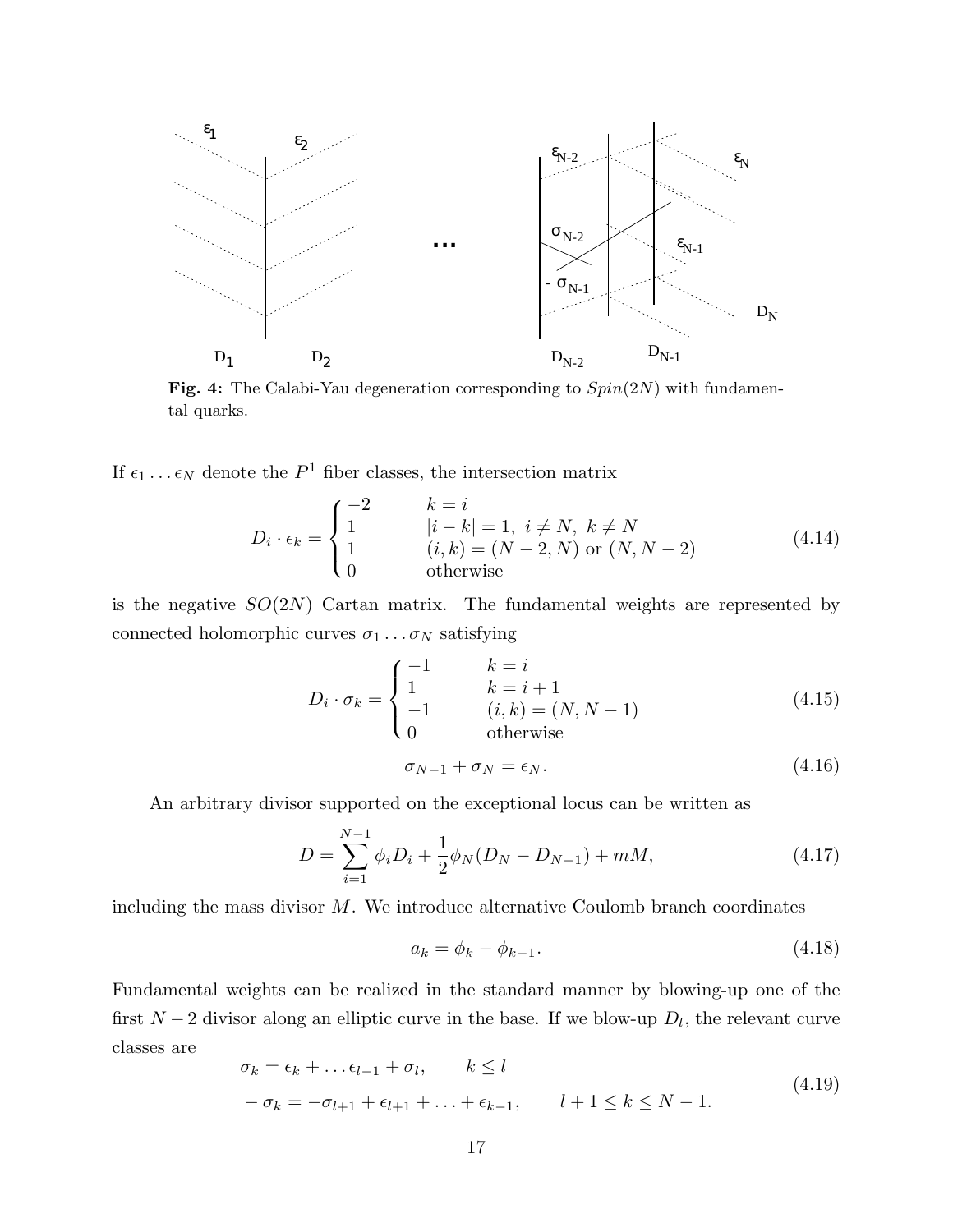The corresponding Kähler subcone is defined by

$$
-D \cdot \sigma_k > 0, \qquad k \le l
$$
  

$$
-D \cdot \sigma_k < 0, \qquad k \ge l+1
$$
 (4.20)

which yield

$$
a_1 > \ldots > a_l > m > a_{l+1} > \ldots > a_N > 0. \tag{4.21}
$$

For  $l = N - 2$ , the components of the double fiber must intersect the divisors  $D_{N-1}, D_N$ as in Fig.8. As noted in  $SU(N)$  case, the subcones of the Kähler cones are related by flops moving the singular fiber from one divisor to the other. Since the geometry is different, the flop relating the subcones  $N-2$ , N or  $N-2$ ,  $N-1$  is expected to have a peculiar behavior. Taking into account the exchange symmetry  $D_{N-1} \leftrightarrow D_N$ , it suffices to treat only one case, say  $N-2$ , N. We first describe the geometry which realizes the fundamental weight  $\sigma_N$  as an irreducible fiber in  $D_N$ . The construction is similar to the  $Spin(2N)$  threefold degeneration considered in [\[19](#page-30-0)].

The weights  $\sigma_{N-1}, \sigma_N$  must satisfy simultaneously

$$
\sigma_{N-1} + \sigma_N = \epsilon_N
$$
  
\n
$$
\sigma_{N-1} = \epsilon_{N-1} + \sigma_N.
$$
\n(4.22)

Since  $\sigma_N \cdot D_N = -1$ , it follows that  $\sigma_N$  must be the fiber of an exceptional divisor in  $D_N$ introduced by blowing-up along a curve  $\Sigma$  in the base. Moreover,  $\Sigma$  must be an elliptic curve in order to obtain exactly one flavor. We also have  $D_{N-1} \cdot \sigma_N = 1$ , therefore the divisors  $D_{N-1}, D_N$  must have nontrivial intersection. Equations (4.22) imply that

$$
\epsilon_N = \epsilon_{N-1} + 2\sigma_N. \tag{4.23}
$$

Therefore, the fiber of the ruling of  $D<sub>N</sub>$  can be written as a sum between a rational component  $\delta$  and  $2\sigma_N$  over  $\Sigma$ . The curve  $\delta$  is identified with the fiber of  $D_{N-1}$  over  $\Sigma$ . We conclude that the divisors  $D_{N-1}, D_N$  intersect along a rationally ruled surface over  $\Sigma$ with fiber  $\delta \sim \epsilon_{N-1}$ . Note that  $\Sigma$  is the collision locus of two sections of  $D_{N-1}, D_N$  as in Fig.9.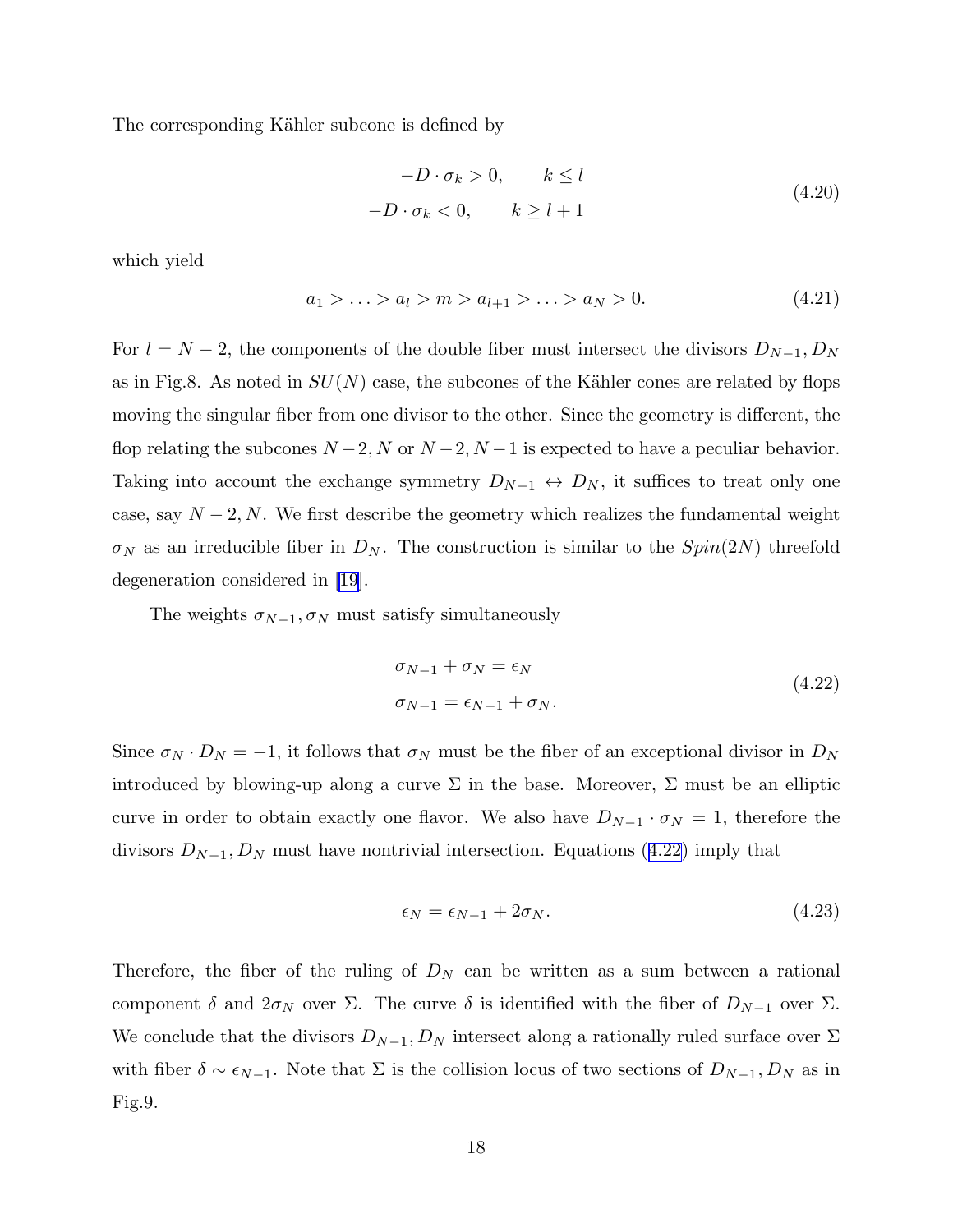

Fig. 5:  $Spin(2N)$  with one fundamental flavor in the "special" subcone of the extended Kähler cone.

Finally, the intersection number  $\delta \cdot D_N$  must be 0, therefore the normal bundle of  $\delta$  in  $D_N$ musthave degree  $-2$ . This is similar to the situation described in [[19\]](#page-30-0). If we restrict to a local analysis in directions normal to the curve  $\Sigma$ , it follows that the curve  $\sigma_N$  must pass through an ordinary double point as in [\[19](#page-30-0)]. The difference is that in the present situation, the singularity is fibered over  $\Sigma$ , therefore the divisor  $D<sub>N</sub>$  has a curve of singularities.

The flop relating the model in figure Fig.8 to that in Fig.9 can be understood as follows. First, we contract the curve  $\sigma_{N-1}$  in Fig.8, introducing a curve  $\Sigma$  of ordinary double points in the ambient Calabi-Yau space. This results in a collision of the divisors  $D_{N-1}$ ,  $D_N$  along a rationally ruled surface over the torus  $\Sigma$  with fiber  $\delta$ . The common section  $\delta$  passes through the singular locus of the four-fold. The singularity of the total space can be resolved by performing an embedded blow-up of the divisor  $D<sub>N</sub>$ . Therefore  $D_N$  acquires an exceptional curve of the first kind fibered over the elliptic curve Σ. As shown above, this is configuration cannot be embedded in a smooth Calabi-Yau unless  $D<sub>N</sub>$ develops at the same time a double point singularity along  $\Sigma$ .

The Kähler subcone corresponding to the present construction is defined by

$$
-\epsilon_k \cdot D > 0, \qquad -\sigma_N \cdot D_N > 0. \tag{4.24}
$$

Hence it is identified with the

$$
a_1 > a_2 \ldots > a_N > m > 0 \tag{4.25}
$$

subwedge of the Coulomb branch.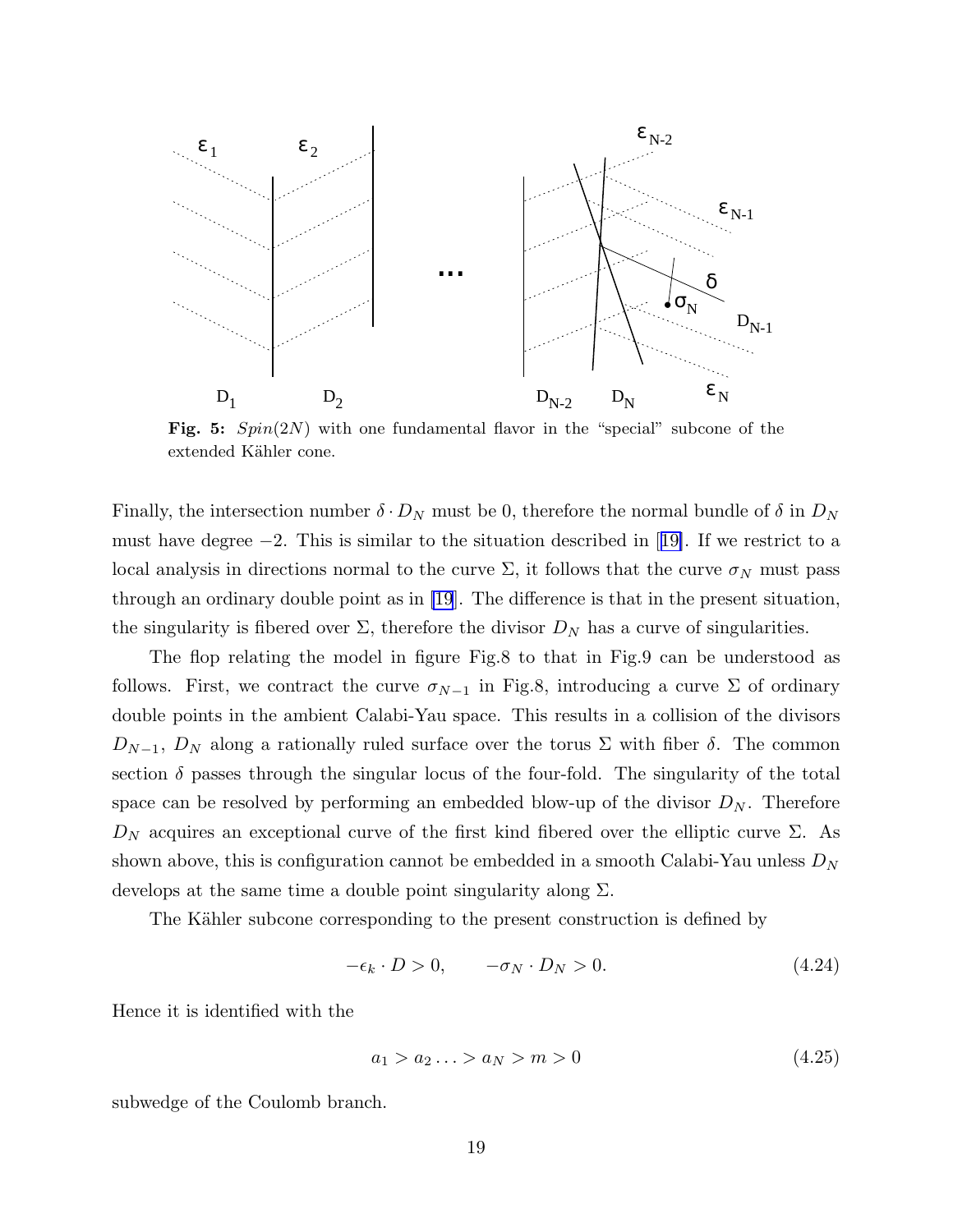#### 5. Conclusions

To summarize our results, we have extended the methods of geometric engineering to  $N = 2$  gauge theories with fundamental matter. The construction is rather general, including various gauge groups with distinct matter content. Even though we mainly discuss the Coulomb branch of the field theories, we also provide information on the Higgs branch corresponding to complex deformations of the singular locus. For instance, we verify that the dynamically generated superpotentials on both branches match the gaugetheoretic expectations. Along with a geometric interpretation of the  $U(1)<sub>R</sub>$  charge, the analysis involves a careful zero-mode counting of five-brane instantons. Remarkably, the agreement with gauge theory is based on subtle aspects of the five-brane world volume dynamics. The flavor contribution to the  $U(1)_R$  charge anomaly is results from the effective action of the chiral two-form in the  $(2,0)$  tensor multiplet. We also derive an interesting prediction concerning poles in the superpotential at the origin of the Higgs branch. It would be very interesting to explicitly check this prediction by computing the determinants of non-zero modes in the five-brane effective action. Presumably, the dependence on the complex structure moduli is similar to the dependence of Ray-Singer analytic torsion on the gauge field moduli.

Needless to mention, this article poses a number of questions which we hope to tackle in the future. Aside the superpotential term, there is less understood effective Kähler potential of the gauge theory. Apparently the geometric considerations are powerless against this term, since it is not protected from quantum corrections. At a closer look one can find that holomorphic topological data somehow enters the Kähler potential [\[16](#page-29-0)]. This fact is not surprising since the Coulomb moduli space should be an analog of the specialKähler manifold for higher-dimensional Calabi-Yau spaces  $|40|$  and is expected to serve some constraints on (if not totally define) the Kähler potential. Also at present we lack understanding of what happens when the number of quarks becomes large and equal to special values, e.g.  $2N_c$ ,  $3N_c$ . This question touches non-abelian duality whose purely geometric nature remains elusive, even though a great step in this direction was done in [\[7](#page-29-0)].

#### Acknowledgments

We are very grateful to Cumrun Vafa and Edward Witten for collaboration and valuable suggestions and to Liviu Nicolaescu for mathematical assistance. We would also like to thank Ofer Aharony, Tom Banks, Jan de Boer, Michael Douglas, Rami Entin, Ori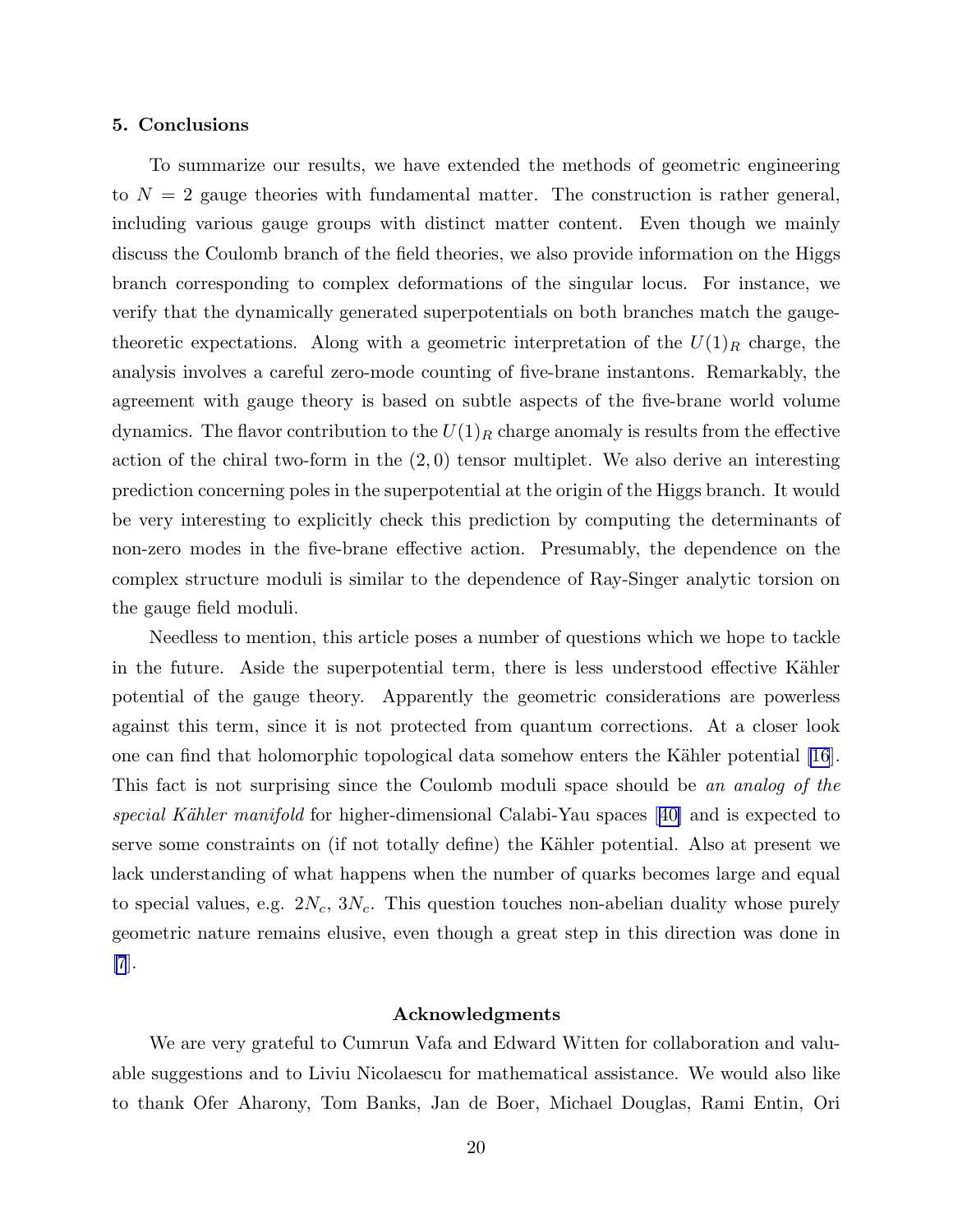<span id="page-21-0"></span>Ganor, Jaume Gomis, Brian Greene, Barak Kol, Wolfgang Lerche, Nathan Seiberg and Piljin Yi for very helpful discussions and correspondence. S.G also would like to thank Laboratoire de Physique Théorique et Hautes Energies where a part of this work was done, and especially L. Baulieu for kind hospitality and the support of the CNRS grant.

The research of S. G. was supported in part by Merit Fellowship in Natural Sciences and Mathematics, grant RFBR-96-15-96939 and CNRS Foundation.

# Appendix A. The superpotential for  $SU(N)$  theory with  $N_f$  flavors

As stated in the text, we consider only the case when the flavors have equal mass m. The extended Kähler cone is divided in  $N-1$  subcones  $K_1 \dots K_{N-1}$  characterized by

$$
a_1 > \ldots > a_l > m > a_{l+1} > \ldots a_N. \tag{A.1}
$$

Let  $Y_{1,l}$  . . .  $Y_{N-1,l}$  denote the corresponding instanton factors satisfying  $Y = Y_{1,l}$ . . .  $Y_{N-1,l}$ . Note that  $Y_{i,l}$ ,  $i \neq l$  have W charge  $-1$  while  $Y_{l,l}$  has W charge  $N_f - 1$ . Semiclassically, we have  $Y_{i,l} \sim e^{(A_i - A_{i+1})/g^2}$ . These relations can be inverted as follows

$$
e^{A_i/g^2} = \left(\frac{Y_{i,l}^{N-i} Y_{i+1,l}^{N-i-1} \dots Y_{N-1,l}}{Y_{1,l} Y_{2,l}^2 \dots Y_{i-1,l}^{i-1}}\right)^{\frac{1}{N}}.
$$
 (A.2)

Note that each boundary between subcones of the form  $a_l = m$  introduces a splitting in the Coulomb branch. The perturbative superpotential in that region is is of the form

$$
W \sim -N_f \left( V_{+l} V_{-l} \det M \right)^{\frac{1}{N_f}}.
$$
\n(A.3)

where  $V_{\pm l}$  are Coulomb branch variables given semiclassically by  $V_{\pm l} \sim e^{\pm \alpha A_l/g^2}$  where  $\alpha$ is determined such that (A.3) has the correct  $U(1)_R$  charge. Using (A.2), we obtain

$$
V_{+l}V_{-l} = \left(\frac{Y_{l,l}^{N-l}Y_{l+1,l}^{N-l-1}\dots Y_{N-1,l}}{Y_{1,l}Y_{2,l}^2\dots Y_{l-1,l}^{l-1}}\right)^{\frac{\alpha}{N}} \left(\frac{Y_{l,l-1}^{N-l}Y_{l+1,l-1}^{N-l-1}\dots Y_{N-1,l-1}}{Y_{1,l-1}Y_{2,l-1}^2\dots Y_{l-1,l-1}^{l-1}}\right)^{-\frac{\alpha}{N}}.
$$
 (A.4)

The exponent  $\alpha$  is determined such that the  $U(1)_R$  charge of  $(V_{+l}V_{-l})^{\frac{1}{N_f}}$  is 2. We find

$$
\alpha = \frac{N-1}{N}.\tag{A.5}
$$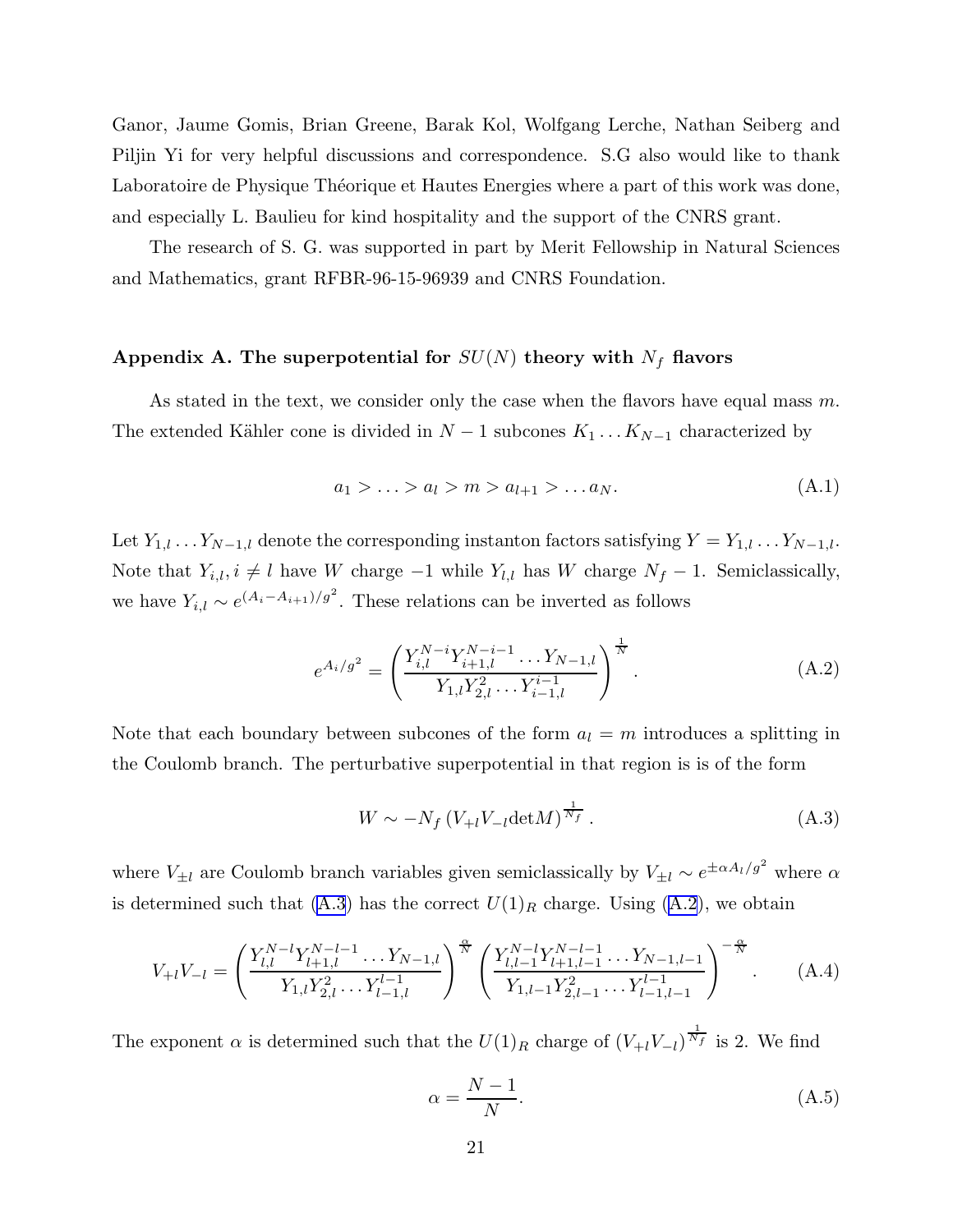Introducing the global instanton factor  $Y$ ,  $(A.4)$  becomes

$$
V_{+l}V_{-l} = \left(\frac{Y^{N-1}}{Y_{1,l}^{N-l+1}Y_{1,l-1}^{l-2}Y_{2,l}^{N-l+2}Y_{2,l-1}^{l-3}\dots Y_{l-1,l}^{N-1}Y_{l,l-1}^{N-1}}\right)^{\frac{1}{N-1}}
$$
\n
$$
\left(\frac{1}{Y_{l+1,l}Y_{l+1,l-1}^{N-2}\dots Y_{N-1,l}^{N-l-1}Y_{N-1,l-1}^{l}}\right)^{\frac{1}{N-1}}
$$
\n(A.6)

The instanton factors in  $Y_{1,l-1}$ ...  $Y_{l-2,l-1}$  can be analytically continued across the boundary since they are not adjoint to the splitting region. In fact we can choose independent coordinates on the Coulomb branch  $Y_{1,N-1}$ ... $Y_{N-2,N-1}$ ,  $Y_{21}$ ... $Y_{N-1,N-2}$  and Y. Note that there are exactly  $2N-3$  as argued in [\[11](#page-29-0)]. Then

$$
V_{+l}V_{-l} = \frac{Y}{Y_{1,N-1}Y_{2,N-1}\dots Y_{l-1,N-1}Y_{l,l-1}Y_{l+1,l}\dots Y_{N-1,N-2}}.\tag{A.7}
$$

We finally obtain the complete superpotential

$$
W = -N_f \sum_{l=1}^{N_1} \left( \frac{Y \det M}{Y_{1,N-1} Y_{2,N-1} \dots Y_{l-1,N-1} Y_{l,l-1} Y_{l+1,l} \dots Y_{N-1,N-2}} \right)^{\frac{1}{N_f}} + \sum_{l=1}^{N-2} \frac{1}{Y_{l,N-1}} + \sum_{l=1}^{N-2} \frac{1}{Y_{l+1,l}}.
$$
\n(A.8)

# Appendix B. Intersections

Here we present the details of intersection number computations. Let  $X$  denote a smooth Calabi-Yau four-fold and D denote a compact smooth divisor therein. The typical problem encountered in this paper is to compute the intersection of D with a holomorphic curve C embedded in D. According to  $[41]$ , the relevant intersection number is defined as the degree of the pull-back line bundle  $i^*O(D)$  where  $i: C \to D$  is the inclusion map and  $\mathcal{O}(D)$  is the line bundle associated to D on X. Since X is Calabi-Yau,  $\mathcal{O}_D(D) \simeq K_D$ , therefore the intersection number is simply deg  $(i*K_D)$ . This can be applied in certain particular situations

1.  $D$  is rationally ruled over a surface  $B$  and  $C$  is the class of the  $P<sup>1</sup>$  fiber. The adjunction formula

$$
K_C = i^* K_D \otimes N_{C/D} \tag{B.1}
$$

shows that

$$
i^* K_D \simeq K_C \simeq O_C(-2)
$$
 (B.2)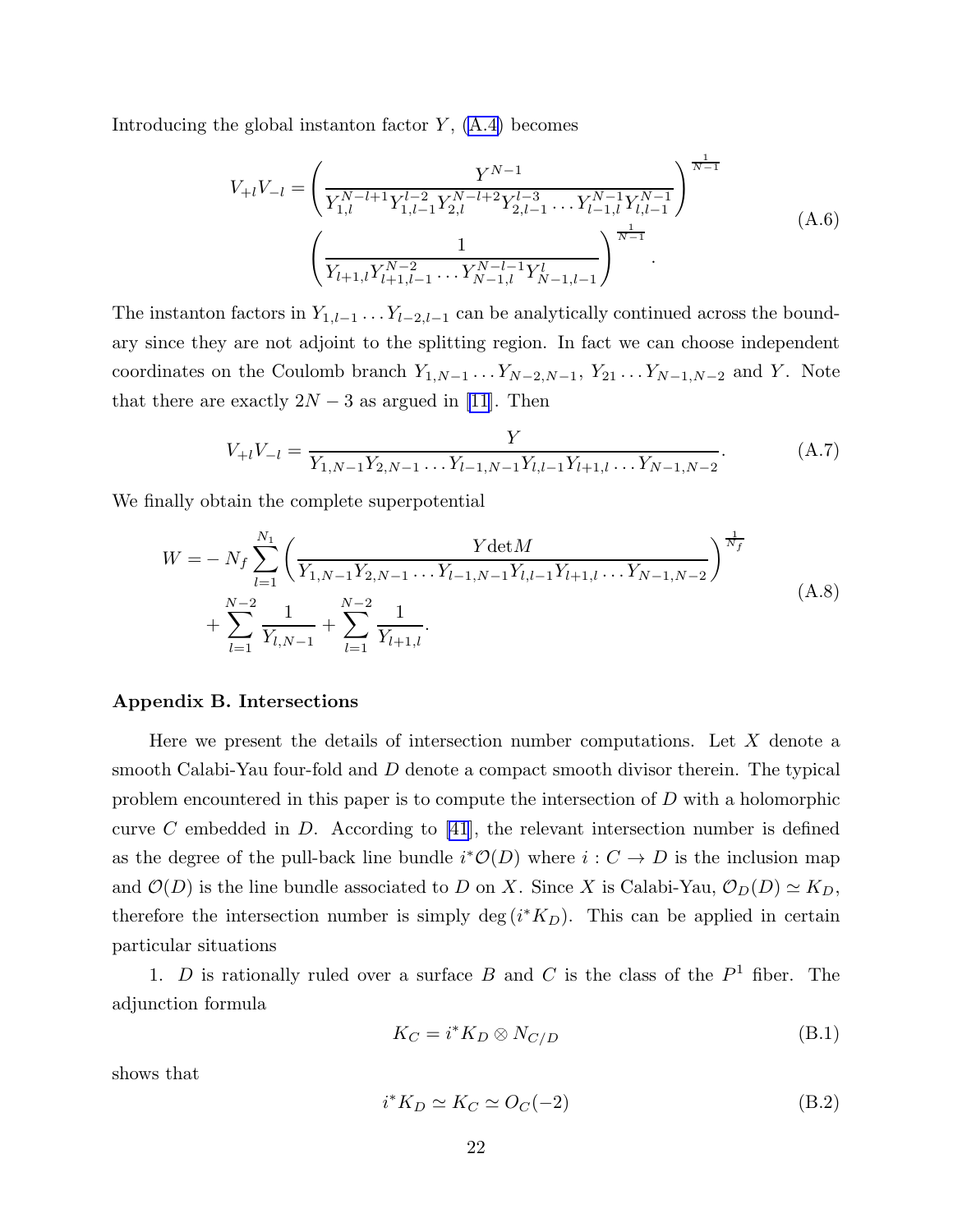since the normal bundle of a fiber is trivial. Hence  $C \cdot D = -2$ .

2.  $\tilde{D}$  is the blow-up of a rationally ruled divisor D along a curve  $\Sigma$  in the base and C is the  $P^1$  fiber of the exceptional surface H. Note that H is a  $P^1$  ruling over  $\Sigma$  with normal bundle

$$
N_{\Sigma/\tilde{D}} \simeq \mathcal{O}_H(-1). \tag{B.3}
$$

Since

$$
K_{\tilde{D}} = K_D + H,\tag{B.4}
$$

it follows that the restriction

$$
i^*(K_{\tilde{D}}) \simeq O_{P^1}(-1). \tag{B.5}
$$

Therefore,  $C \cdot \tilde{D} = -1$ . The generic rational fiber F splits into two components C, C' satisfying

$$
C + C' = F.
$$
 (B.6)

Since  $F \cdot \tilde{D} = -2$ , it follows that  $C' \cdot \tilde{D} = -1$  reproducing the picture in section 1. If D is successively blown-up n times along the curve  $\Sigma$ , the resulting fiber has  $n+1$  components  $C_0 \ldots C_n$  intersecting transversely as in Fig.



Fig. 6: The reducible fiber after *n* successive blow-ups.

A local computation shows that the degrees of the normal bundles are  $-1, -2, \ldots, -2, -1$ . Therefore the intersection numbers read

$$
C_0 \cdot \tilde{D} = -1,
$$
  $C_1 \cdot \tilde{D} = 0$  ...  $C_{n-1} \cdot \tilde{D} = 0,$   $C_n \cdot \tilde{D} = -1.$  (B.7)

This explains the correspondence between curve classes and representation weights used throughout the paper.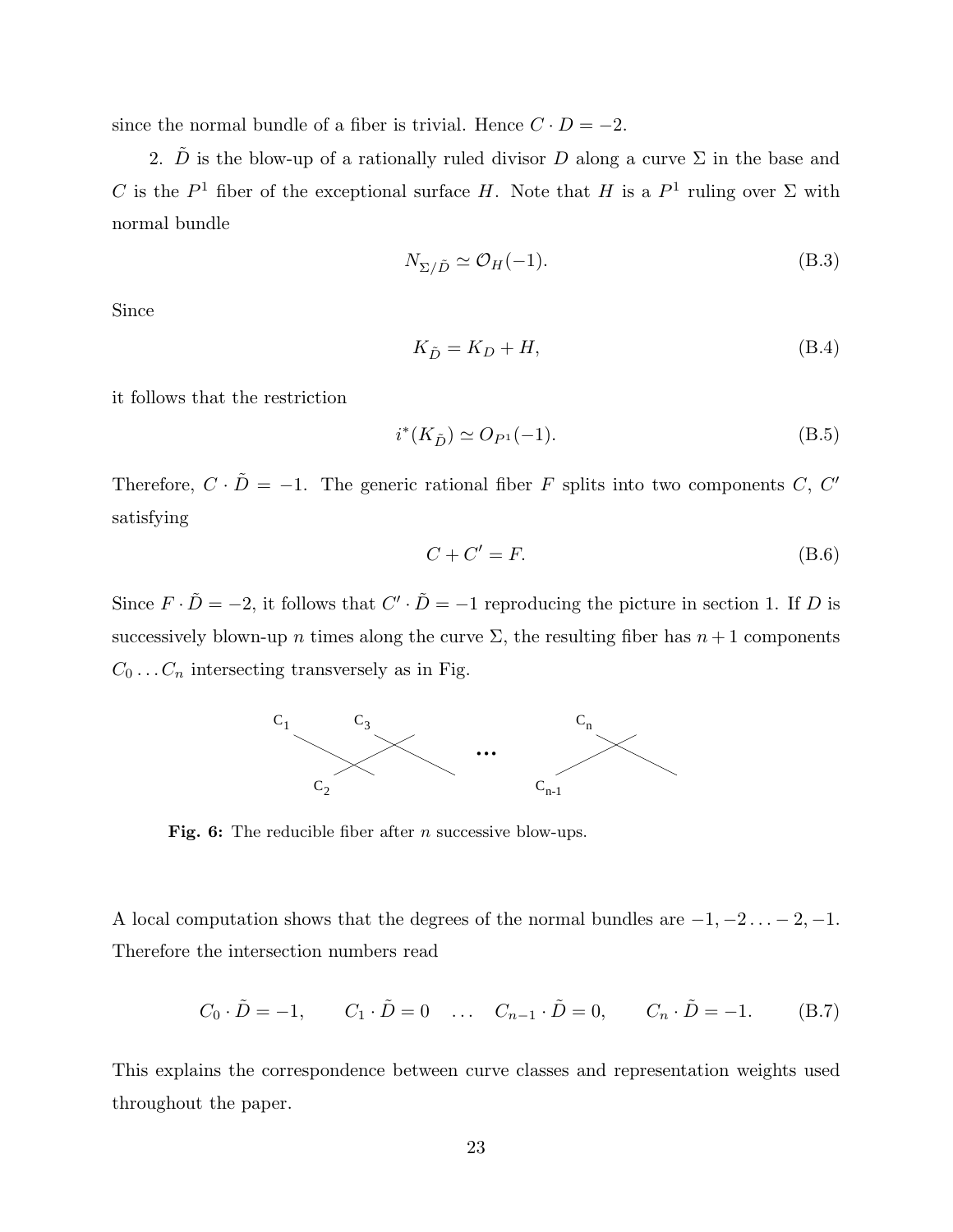# Appendix C.  $A_{N-1} + A_{N_f-1}$  collisions

The resolution of  $A_{N-1} + A_{N_f-1}$  is best understood for Calabi-Yau threefolds [\[24](#page-30-0),[25,26,27](#page-30-0),[28,29](#page-30-0)]. The case of interest here involves a four-fold collision when the singularities are fibered over two  $P^2$  components of the singular locus intersecting along an elliptic curve Σ. Let z, t be local coordinates such that Σ is described as  $z = 0$  in the first  $P^2$  and  $t = 0$  in the second. The local geometry in directions normal to  $\Sigma$  is described by the three-fold singularity

$$
xy = z^N t^{N_f}.
$$
 (C.1)

Here t a coordinate on the color  $P^2$  which has finite volume while z is a coordinate on the flavor  $P^2$  which is taken of infinite size.

For concreteness, we consider the particular case  $N = 3$ ,  $N_f = 1$ . Then the singularity is

$$
xy = z^3 t \tag{C.2}
$$

and the resolution involves three blow-ups.

1. Blow-up the plane  $\{x = z = 0\}$ . The resulting space can be covered by two affine coordinate patches  $(x, y, z_1, t)$  and  $(x_1, y, z, t)$  related by  $x_1z_1 = 1$ . They map to the original  $C^4$  by

$$
z = xz_1, \qquad x = x_1z \tag{C.3}
$$

respectively. The proper transform of  $X$  is characterized by the equations

$$
y = x^2 z_1^3 t, \qquad x_1 y = z^2 t \tag{C.4}
$$

in the two coordinate open sets. The hypersurface is still singular in the second coordinate patch, but the degree of the singularity has decreased by one.

2. Blow-up the plane  $\{x_1 = z = 0\}$ . This leads again to two coordinate open sets  $(x_1, y, z_2, t), (x_2, y, z, t)$  such that  $x_2z_2 = 1$  and

$$
z = x_1 z_2, \qquad x_1 = x_2 z. \tag{C.5}
$$

The blown-up space is described by

$$
y = x_1 z_2^2 t, \t x_2 y = zt.
$$
 (C.6)

This shows that we are left with an ordinary double point (conifold) which can be resolved by a single blow-up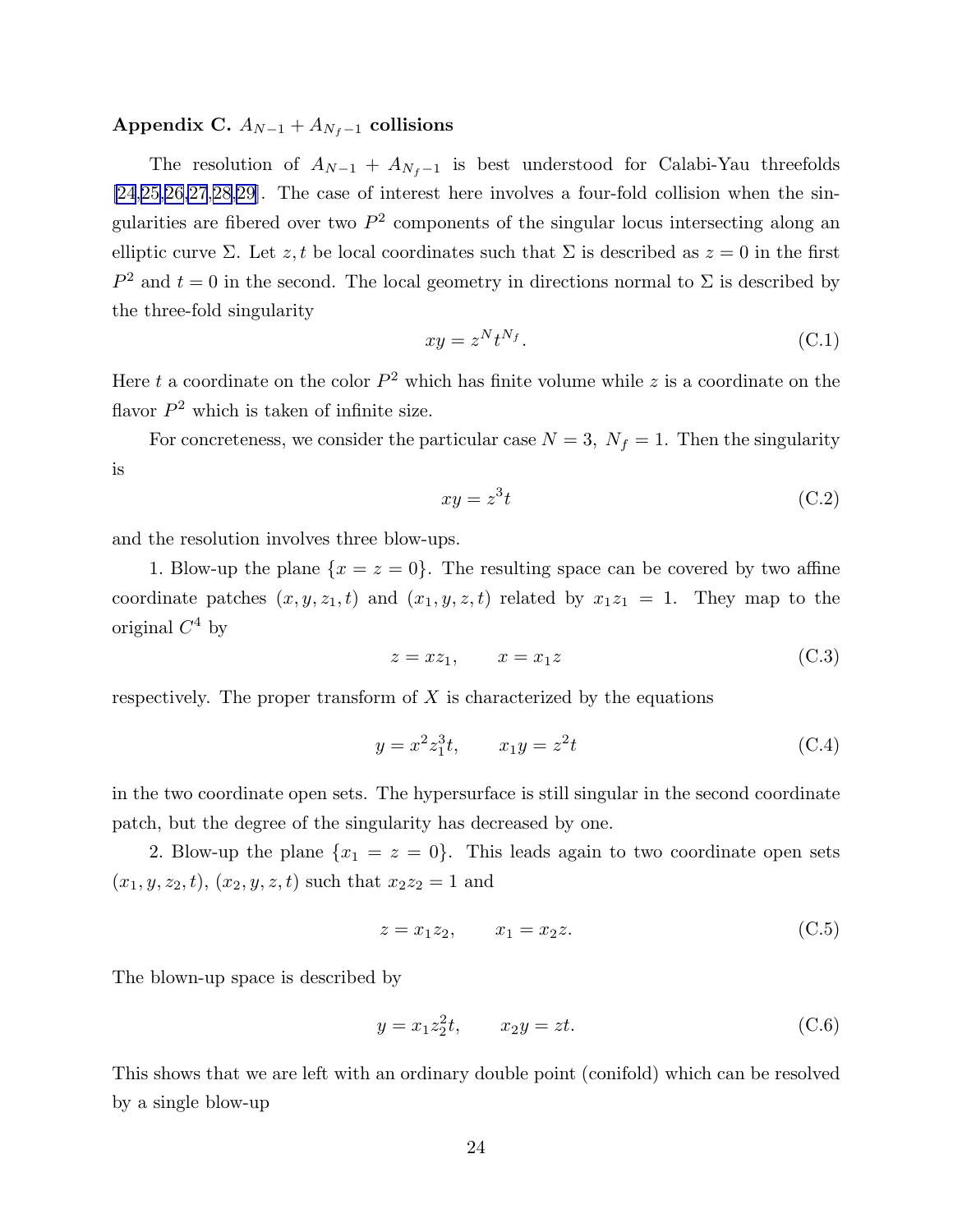3. Blow-up the plane  $\{x_2 = t = 0\}$ . The affine coordinate sets are  $(x_2, y, z, t) =$  $(x_2, y, z, x_2t_3) = (x_3, y, z, t)$  with  $x_3t_3 = 1$ . The blown-up hypersurface is smooth

$$
y = z t_3, \qquad y x_3 = z. \tag{C.7}
$$

The resolved threefold can be covered by four affine open sets  $(x, z_1, t)$ ,  $(x_1, z_2, t)$  $(x_2, z, t_3), (x_3, y, t)$ . The exceptional locus consists of two rational curves  $P<sup>1</sup>(x_1), P<sup>1</sup>(x_2)$ fibered over the *t*-line yielding two rationally ruled surfaces. Note that the step 3 above is actually an embedded blow-up of the second surface which resolves at the same time the ambient threefold. Therefore, the second ruling has a double fiber localized at the point  $x_2 = t = 0$ . Since this picture holds locally at any point on the elliptic collision locus  $\Sigma$ , the global picture is the degeneration described in section 1.

The flop of the flavor component can also be understood in this picture. It corresponds to a different resolution in which steps 2 and 3 above are replaced by

2'. Blow-up the plane  $\{x_1 = t = 0\}$ . The affine open sets are  $(x_1, y, z, t)$  $(x_1, y, z, x_1t_2) = (x_2t, y, z, t)$  with  $x_2t_2 = 1$  and

$$
y = z^2 t_2, \qquad yx_2 = z^2. \tag{C.8}
$$

3.'. Blow-up the plane  $\{x_2 = z = 0\}$ . We have  $(x_2, y, z, t) = (x_3z, y, z, t)$  $(x_2, y, x_2z_3, t)$  with  $x_3z_3 = 1$  and

$$
y = x_2 z_3^2, \qquad y x_3 = z. \tag{C.9}
$$

The exceptional locus consists again of two ruled surfaces over the t-line with fibers  $P^1(x_1)$ ,  $P^1(x_3)$ . Step 2' is an embedded blow-up of the first surface at the point  $x_1 = t = 0$ . Therefore, the singular fiber has been flopped from one surface to the other.

# Appendix D. Computation of  $\lambda$

Here we compute the class  $\lambda = \frac{p_1}{2}$  $\frac{b_1}{2}$  for the total space of the canonical bundle of a rationally ruled divisor D before and after the blow-up. We consider rationally ruled divisors D which can be obtained as a projectivization of the rank two vector bundle  $= \mathcal{O} \oplus \mathcal{O}(n)$  over the base  $B = P^2$ . Let X denote the total space of  $K_D$  and let  $\pi : X \to D$ denote the natural projection. The tangent space of X fits in an exact sequence

$$
0 \to \pi^* K_D \to T_X \to \pi^* T_D \to 0. \tag{D.1}
$$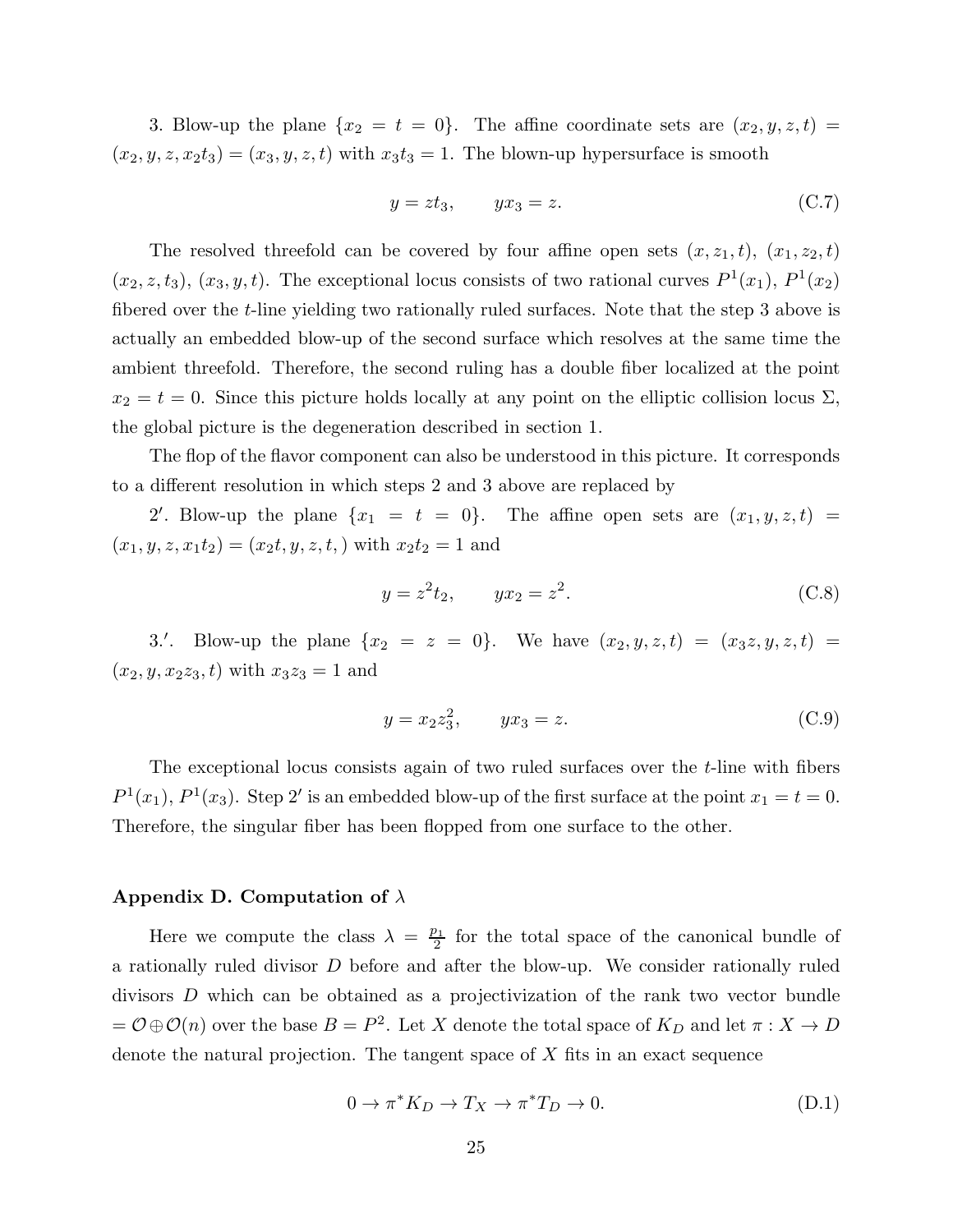Therefore the total Chern class of  $T_X$  is given by<sup>7</sup>

$$
c(X) = (1 - c_1(D))(1 + c_1(D) + c_2(D))
$$
 (D.2)

where  $c_1(D), c_2(D)$  are Chern classes of D pulled back to X. The class  $\lambda$  of X is then given by

$$
\lambda = \frac{1}{2} (c_1(X)^2 - 2c_2(X)) = c_1(D)^2 - c_2(D). \tag{D.3}
$$

Therefore the computation reduces to the Chern classes of the divisor D. Before blow-up, the total Chern class of D can be computed by an adjunction formula  $[43]$ 

$$
c(D) = (1 + c1(B) + c2(B))(1+r)(1+r+t)
$$
 (D.4)

where  $r = c_1(\mathcal{O}(1))$  – the  $\mathcal{O}(1)$  bundle over the P<sup>1</sup>-bundle D – and  $t = c_1(\mathcal{O}(n))$  pulled back from B. In the present situation  $H^{1,1}(D)$  is two dimensional and generated by the divisor classes  $s$  – the section at infinity – and  $h$  – the pull-back of the hyperplane class of  $B = P<sup>2</sup>$ . They satisfy [\[44](#page-31-0)]

$$
s3 = n2, \t s2h = n, \t sh2 = 1, \t h3 = 0.
$$
 (D.5)

Note that the zero section r is  $r = s - nh$ . It is convenient to introduce the curve classes F, H representing the generic fiber and the hyperplane class of the section s respectively. The intersection ring is then determined by the following tables

$$
\begin{array}{ccccccccc}\ns & h & & F & H \\
s & nH & H & & s & 1 & n \\
h & H & F & & h & 0 & 1\n\end{array} \tag{D.6}
$$

Then, a direct computation shows that

$$
c_1(D) = 2s + (3 - n)H, \qquad c_2(D) = 3(1 - n)F + 6H. \tag{D.7}
$$

Hence

$$
\lambda = (n(n-3) + 6)F + 6H
$$
 (D.8)

is even for any integer value of  $n$ .

<sup>7</sup> Since the degeneration can be thought as embedded in a large compact Calabi-Yau four-fold, we do not use compact vertical cohomology on X. Therefore the Thom class is simply  $-s\pi^*c_1$ [\[42](#page-31-0)].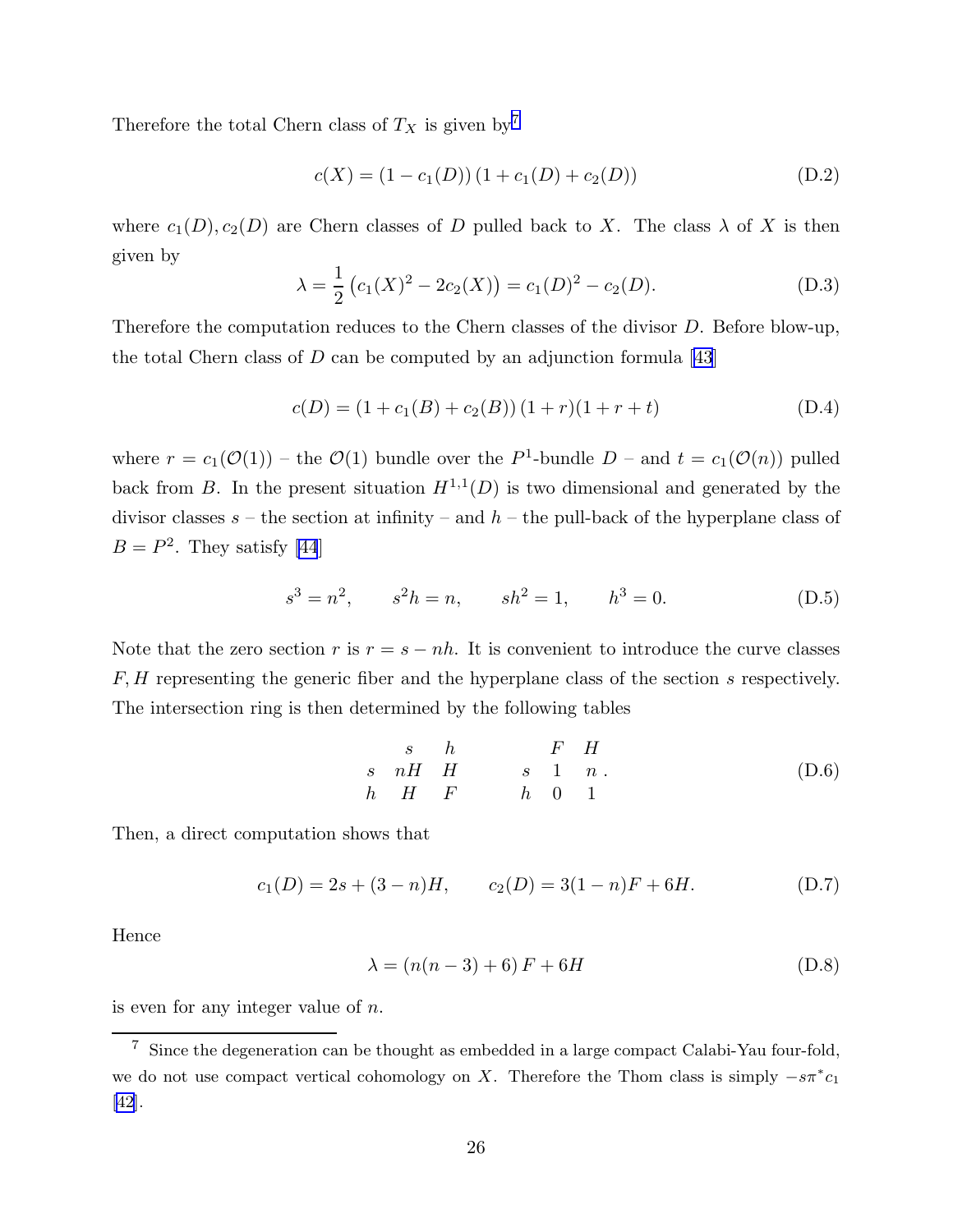Let now  $\tilde{D}$  denote the blow-up of D along the an elliptic curve  $\Sigma$  in the zero section. The canonical class of  $\tilde{D}$  is

$$
K_{\tilde{D}} = K_D + e \tag{D.9}
$$

where  $e$  is the exceptional divisor. Note that  $e$  is the projectivization of the normal bundle of  $\Sigma$  in  $D N_{\Sigma/D} \simeq \mathcal{O}(3) \oplus \mathcal{O}(-n)$ . Let E denote the curve class of the resulting rationally ruled surface. The intersection ring of  $\tilde{D}$  is determined by the following tables

$$
\begin{array}{ccccccccc}\ns & h & e & & F & H & E \\
s & nH & H & 0 & & s & 1 & n & 0 \\
h & H & F & 3E & & h & 0 & 1 & 0 \\
e & 0 & 3E & 3nF-3H & & h & 0 & 1 & 0 \\
-3(n-3)E & & & e & 0 & 0 & -1\n\end{array} (D.10)
$$

The second Chern class of  $\tilde{D}$  is of the form

$$
c_2 = aF + bH + cE \tag{D.11}
$$

where  $a, b, c$  can be determined using Riemann-Roch theorem

$$
\chi(\mathcal{O}_W) = \int_{\tilde{D}} \left( 1 - e^{-[W]} \right) \mathrm{Td}(\tilde{D}) \tag{D.12}
$$

where W is any divisor on  $\tilde{D}$ . This implies

$$
Wc_2(\tilde{D}) = 12\chi(\mathcal{O}_W) + 3W^2c_1(\tilde{D}) - Wc_1(\tilde{D})^2 - 2W^3.
$$
 (D.13)

A direct computation yields

$$
a = 3 - 6n, \qquad b = 9, \qquad c = 3n - 9. \tag{D.14}
$$

Taking into account (D.9) we find

$$
\lambda = (n(n+3) + 6) F \tag{D.15}
$$

which is even for all integer values of  $n$ .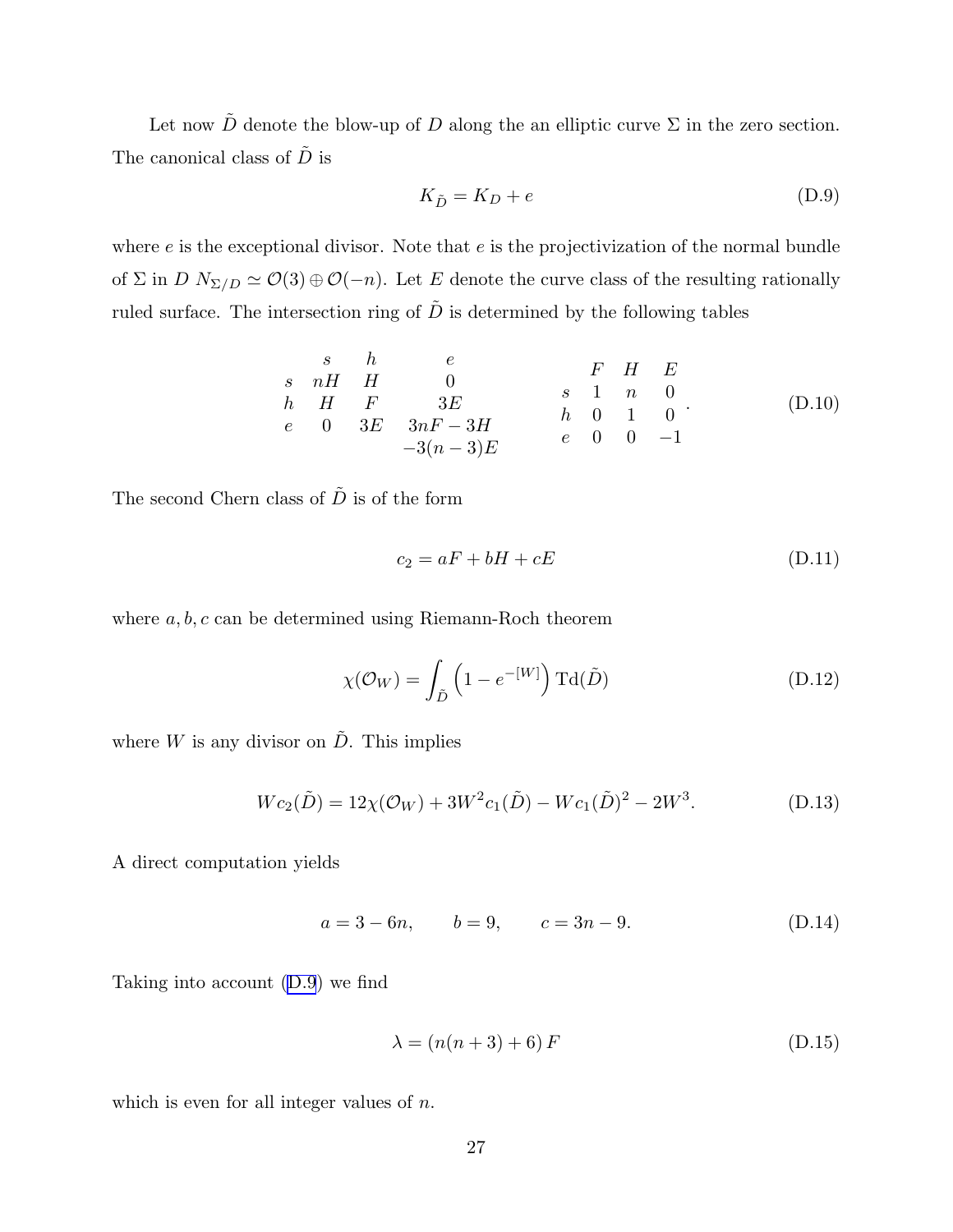# Appendix E. Grothendieck-Riemann-Roch for singular varieties

The extension of Grothendieck-Riemann-Roch theorem to singular varieties is due to [\[45](#page-31-0)]. Here we are concerned only with applications to singular curves with ordinary double points, following closely [\[46](#page-31-0)]. Let  $C = \sum_{i=1}^{N} C_i$  be a reducible curve consisting of N rational components intersecting according to either the ordinary (a) or the affine (b)  $A_N$  Dynkin diagram. Let  $\tilde{C}$  denote the normalization of C, Note that  $\tilde{C}$  consists of N disjoint rational components with a collection of marked points that map pairwise to the doublepoints of  $C$ . According to [[46\]](#page-31-0), we have

$$
\chi(C, \mathcal{O}_C) = \chi\left(\tilde{C}, \mathcal{O}_{\tilde{C}}\right) - \sum_P \delta_P
$$
\n(E.1)

where the sum is over all double points  $P$  and

$$
\delta_P = \text{length} \left( \mathcal{O}_{\tilde{C}} / \mathcal{O}_C \right)_P. \tag{E.2}
$$

Foran ordinary double point,  $\delta_P = 1$  [[47](#page-31-0)]. Since  $\tilde{C}$  is just a collection of N disjoint rational curves we get

$$
\chi(C, \mathcal{O}_C) = 1\tag{E.3}
$$

in case (a) and

$$
\chi(C, \mathcal{O}_C) = 0 \tag{E.4}
$$

in case (b).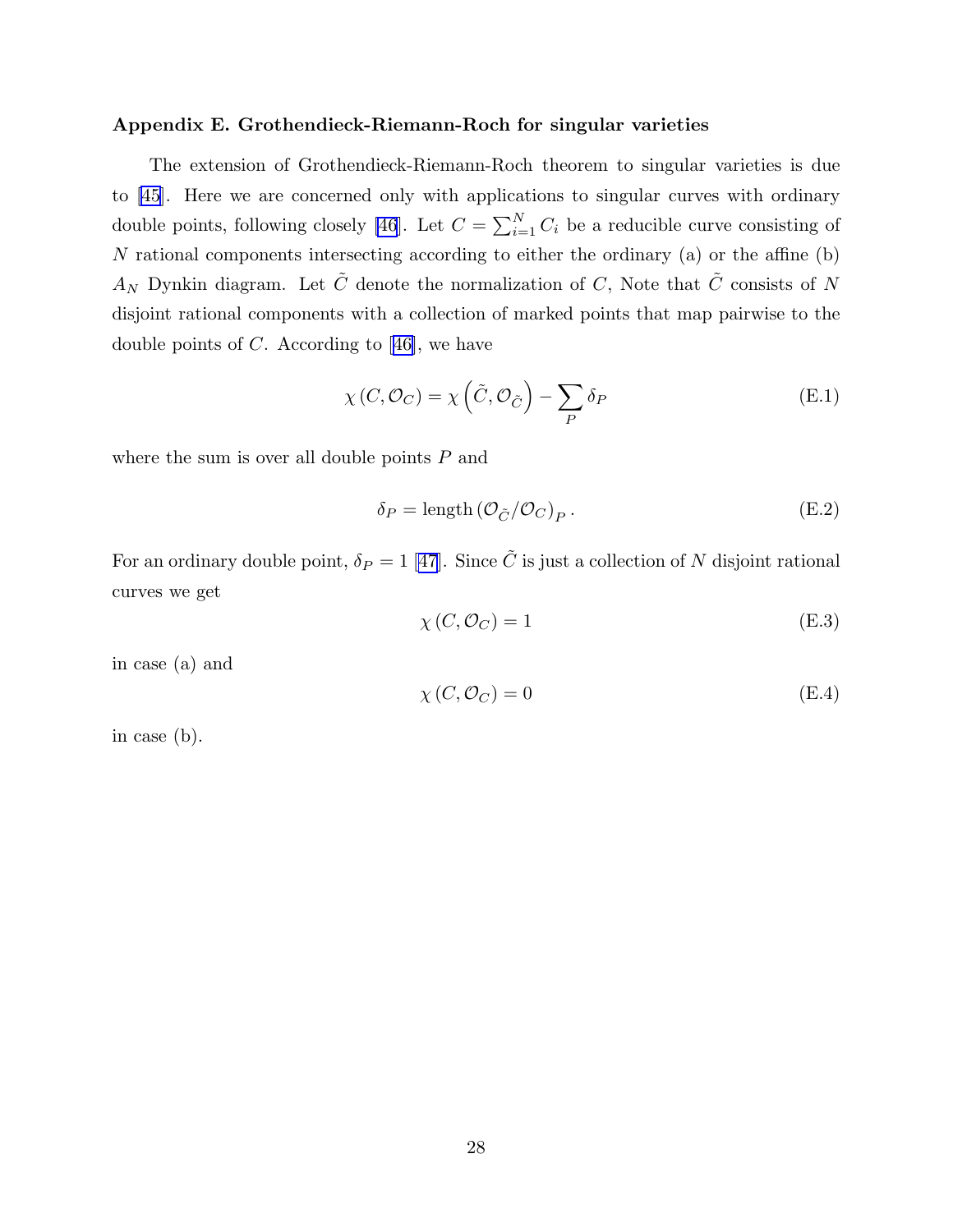# References

- <span id="page-29-0"></span>[1] A. Hanany, E. Witten, "Type IIB Superstrings, BPS Monopoles, And Three-Dimensional Gauge Dynamics", Nucl.Phys. B492 (1997) 152, [hep-th/9611230](http://arxiv.org/abs/hep-th/9611230).
- [2] E. Witten, " Solutions Of Four-Dimensional Field Theories Via M Theory", Nucl.Phys. B500 (1997) 3, [hep-th/9703166](http://arxiv.org/abs/hep-th/9703166).
- [3] S. Elitzur, A. Giveon, D.Kutasov, "Branes and  $N = 1$  duality in String Theory", Phys. Lett. **B400** (1997), 269, [hep-th/9702014;](http://arxiv.org/abs/hep-th/9702014) "Brane Dynamics and  $N = 1$  Supersymmetric Gauge theory", Nucl.Phys. B505 (1997) 202, [hep-th/9704104](http://arxiv.org/abs/hep-th/9704104).
- [4] S. Katz, A. Klemm, C. Vafa, "Geometric Engineering of Quantum Field Theories", Nucl.Phys. B497 (1997) 173, [hep-th/9609239.](http://arxiv.org/abs/hep-th/9609239)
- [5] S. Katz, C. Vafa, "Geometric Engineering of N=1 Quantum Field Theories", Nucl.Phys. B497 (1997) 196, [hep-th/9611090.](http://arxiv.org/abs/hep-th/9611090)
- [6] M. Bershadsky, A. Johansen, T. Pantev, V. Sadov, C. Vafa, "F-theory, Geometric Engineering and N=1 Dualities", Nucl. Phys. **B505** (1997) 153, [hep-th/9612052.](http://arxiv.org/abs/hep-th/9612052)
- [7] H. Ooguri, C. Vafa, "Geometry of N=1 Dualities in Four Dimensions", Nucl.Phys. B500 (1997) 62, [hep-th/9702180](http://arxiv.org/abs/hep-th/9702180).
- [8] N.C. Leung, C. Vafa, "Branes and Toric Geometry", [hep-th/9711013.](http://arxiv.org/abs/hep-th/9711013)
- [9] J. de Boer, K. Hori, Y. Oz and Z. Yin, "Branes and Mirror Symmetry in N=2 Supersymmetric Gauge Theories in Three Dimensions", Nucl.Phys. B502 (1997) 107, [hep-th/9703100.](http://arxiv.org/abs/hep-th/9703100)
- [10] J. de Boer, K. Hori and Y. Oz, "Dynamics of N=2 Supersymmetric Gauge Theories in Three Dimensions", Nucl.Phys. B500 (1997) 163, [hep-th/9703100](http://arxiv.org/abs/hep-th/9703100).
- [11] O. Aharony, A. Hanany, K. Intriligator, N. Seiberg, M.J. Strassler, "Aspects of  $N=2$ Supersymmetric Gauge Theories in Three Dimensions", Nucl.Phys. B499 (1997) 67, [hep-th/9703110.](http://arxiv.org/abs/hep-th/9703110)
- [12] M. Bershadsky, A. Johansen, T. Pantev, V. Sadov, "On Four-Dimensional Compactifications of F-Theory", Nucl.Phys. B505 (1997) 165, [hep-th/9701165.](http://arxiv.org/abs/hep-th/9701165)
- [13] P. Mayr, "Mirror Symmetry, N=1 Superpotentials and Tensionless Strings on Calabi-Yau Four-Folds", Nucl.Phys. B494 (1997) 489, [hep-th/9610162](http://arxiv.org/abs/hep-th/9610162).
- [14] A. Klemm, B. Lian, S.-S. Roan, S.-T. Yau, "Calabi-Yau fourfolds for M- and F-Theory compactifications", [hep-th/9701023](http://arxiv.org/abs/hep-th/9701023).
- [15] S. Katz, P. Mayr, C. Vafa, "Mirror symmetry and Exact Solution of 4D N=2 Gauge Theories I", [hep-th/9706110.](http://arxiv.org/abs/hep-th/9706110)
- [16] W. Lerche, "Fayet-Iliopoulos Potentials from Four-Folds", [hep-th/9709146.](http://arxiv.org/abs/hep-th/9709146)
- [17] S. Katz, D. Morrison, R. Plesser, "Enhanced Gauge Symmetry in Type II String Theory", Nucl.Phys. B477 (1996) 105, [hep-th/9601108.](http://arxiv.org/abs/hep-th/9601108)
- [18] D.R. Morrison, N. Seiberg, "Extremal Transitions and Five-Dimensional Supersymmetric Field Theories", Nucl.Phys.  $B483$  (1997) 229, hep-th/hep-th/9609070.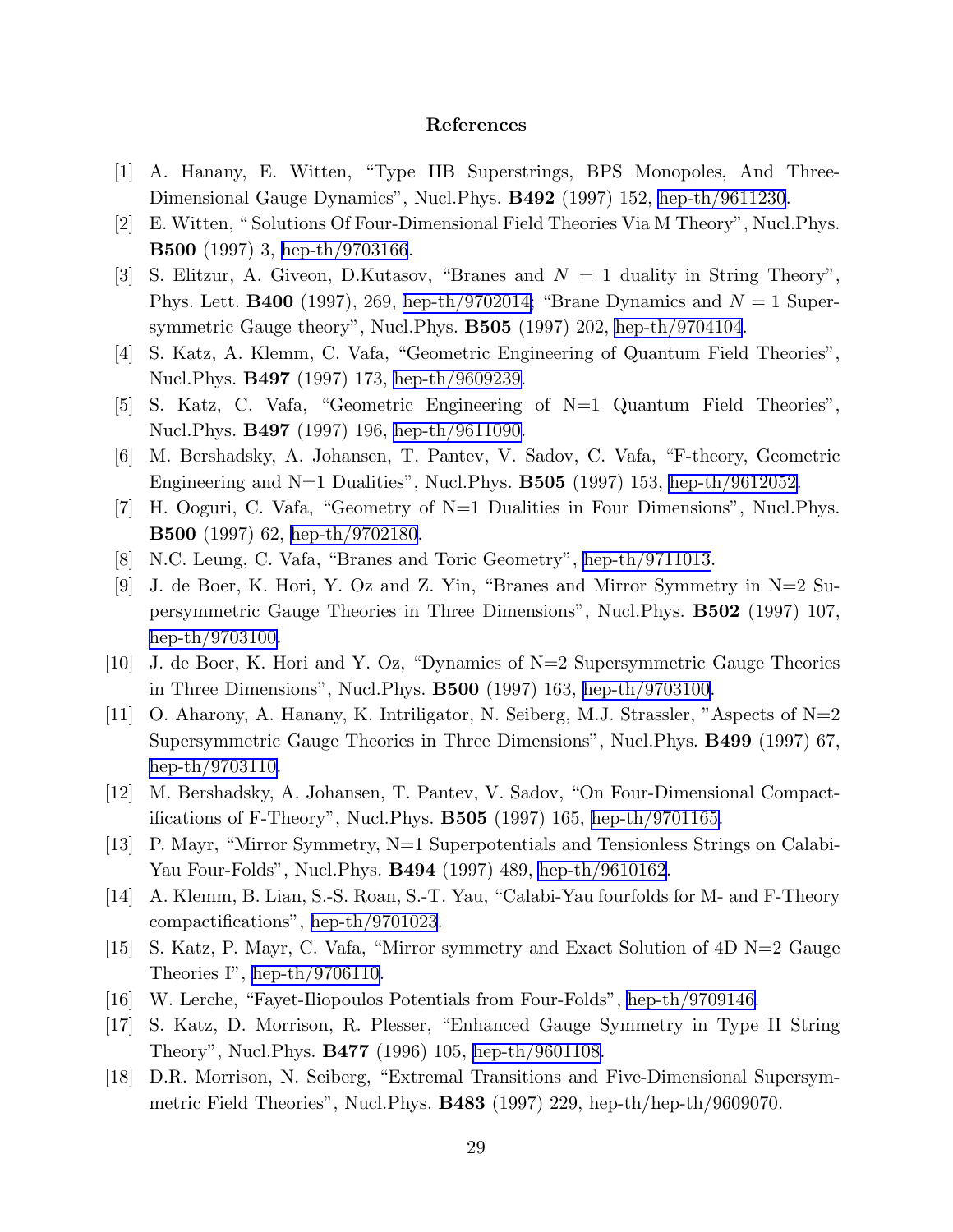- <span id="page-30-0"></span>[19] K. Intriligator, D.R. Morrison, N. Seiberg, "Five-Dimensional Supersymmetric Gauge Theories and Degenerations of Calabi-Yau Spaces", Nucl.Phys. B497 (1997) 56, [hep](http://arxiv.org/abs/hep-th/9702198)[th/9702198](http://arxiv.org/abs/hep-th/9702198).
- [20] N. Seiberg, "Exact Results on the Space of Vacua of Four Dimensional SUSY Gauge Theories", Phys. Rev. D49 (1994) 6857, [hep-th/9402044](http://arxiv.org/abs/hep-th/9402044) ; K. Intriligator, R.G. Leigh and N. Seiberg, "Exact Superpotentials in Four Dimensions", Phys. Rev. D50 (1994) 1092, [hep-th/9403198.](http://arxiv.org/abs/hep-th/9403198)
- [21] E. Witten, "Non-Perturbative Superpotential in String Theory", Nucl.Phys. B474 (1996) 343, [hep-th/9604030](http://arxiv.org/abs/hep-th/9604030).
- [22] E. Witten, "Five-Brane effective action in M theory", J.Geom.Phys. 22 (1997) 103, [hep-th/9610234.](http://arxiv.org/abs/hep-th/9610234)
- [23] C. Vafa, "On  $N = 1$  Yang-Mills in Four Dimensions", [hep-th/9801139](http://arxiv.org/abs/hep-th/9801139).
- [24] R. Miranda, "Smooth Models for Elliptic Threefolds", in R. Friedman and D.R. Morrison, editors, "The Birational Geometry of Degenerations", Birkhauser, 1983.
- [25] M. Bershadsky, K. Intriligator, S. Kachru, D.R. Morrison, V. Sadov, C. Vafa, "Geometric Singularities and Enhanced Gauge Symmetries", Nucl. Phys. **B481** (1996) 215, [hep-th/96050200](http://arxiv.org/abs/hep-th/9605020).
- [26] P.S. Aspinwall, M. Gross, "The  $SO(32)$  Heterotic String on a K3 Surface", Phys.Lett. B387 (1996) 735, [hep-th/9605131](http://arxiv.org/abs/hep-th/9605131).
- [27] S. Katz, C. Vafa, "Matter From Geometry, Nucl.Phys. B497 (1997) 146, [hep](http://arxiv.org/abs/hep-th/9606086)[th/9606086](http://arxiv.org/abs/hep-th/9606086).
- [28] M. Bershadsky, A. Johansen, "Colliding Singularities in F-theory and Phase Transitions", Nucl.Phys. B489 (1997) 122, [hep-th/9610111](http://arxiv.org/abs/hep-th/9610111).
- [29] P.S. Aspinwall, "Point-Like Instantons and the  $Spin(32)/Z_2$  Heterotic String", Nucl.Phys. B496 (1997) 149, [hep-th/9612108.](http://arxiv.org/abs/hep-th/9612108)
- [30] K. Hori, H. Ooguri, C. Vafa, "Non-Abelian Conifold Transitions and N=4 Dualities in Three Dimensions", Nucl.Phys. B504 (1997) 147, [hep-th/9705220](http://arxiv.org/abs/hep-th/9705220).
- [31] C. Gomez, R. Hernandez, "M and F-Theory Instantons,  $N = 1$  Supersymmetry and Fractional Topological Charges", Int.J.Mod.Phys. A12 (1997) 5141, [hep-th/9701150.](http://arxiv.org/abs/hep-th/9701150)
- [32] C. Gomez, "Elliptic Singularities, θ-Puzzle and Domain Walls", [hep-th/9711074.](http://arxiv.org/abs/hep-th/9711074)
- [33] E. Witten, "On Flux Quantization in M-Theory and The Effective Action", J.Geom.Phys. 22 (1997)1[hep-th/9609122.](http://arxiv.org/abs/hep-th/9609122)
- [34] O. Ganor, "A Note on Zeroes of Superpotentials in F-Theory", Nucl.Phys. B499 (1997) 55, [hep-th/9612077](http://arxiv.org/abs/hep-th/9612077).
- [35] C.H. Clemens, P. Griffiths, "The Intermediate Jacobian of Cubic Threefolds", Ann. Math. 95 (1972) 281.
- [36] L. Alvarez-Gaume, G. Moore, C. Vafa," Theta Functions, Modular Invariance and Strings", Commun. Math. Phys. 106, (1987) 1.